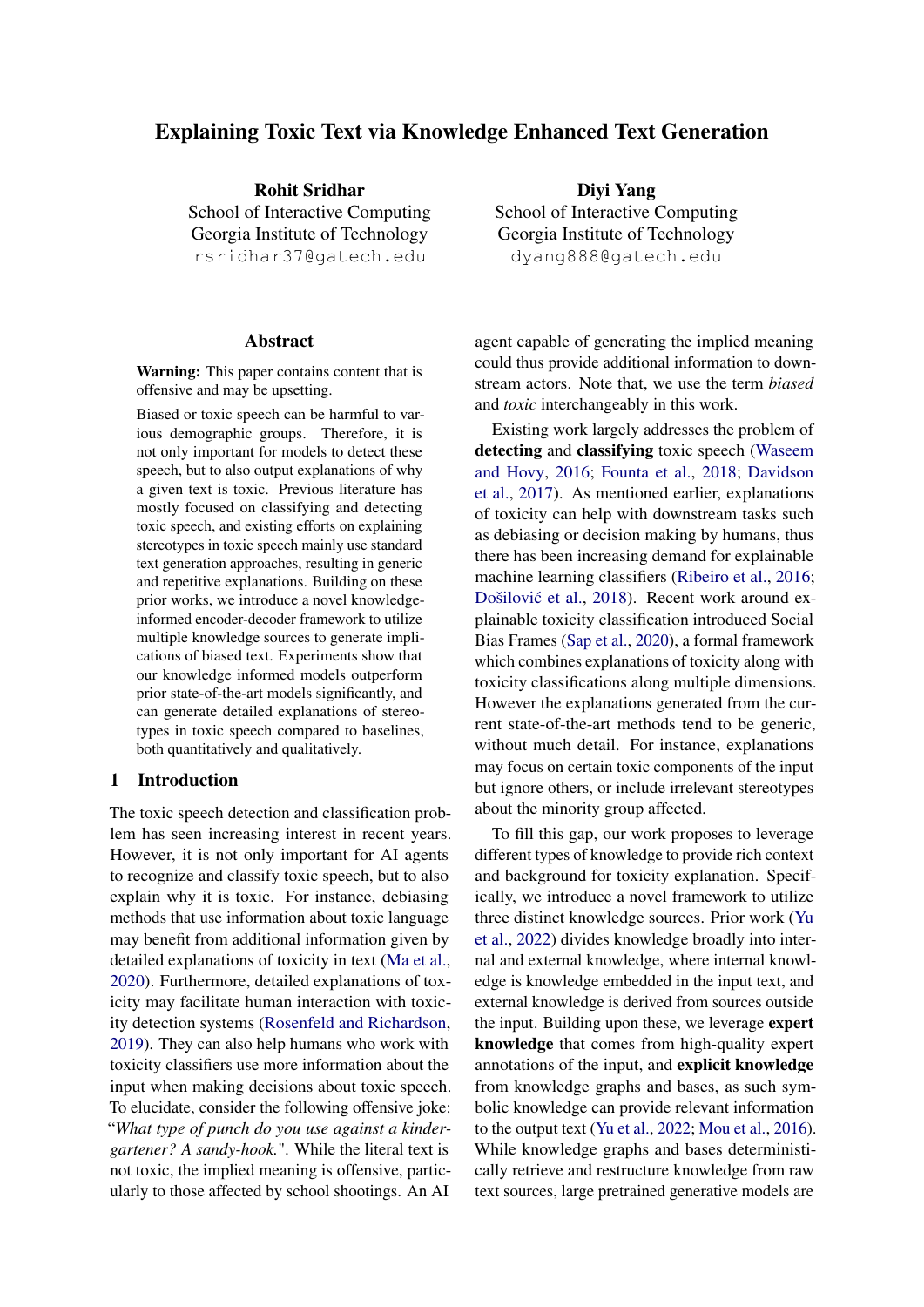<span id="page-1-0"></span>

Figure 1: MixGEN takes 3 types of knowledge sources and outputs an implied explanation for the input post.

found to be effective in outputting useful knowledge in a probabilistic manner, complementing the expert and explicit knowledge [\(Razniewski et al.,](#page-10-5) [2021\)](#page-10-5). To this end, we also include implicit knowledge models which source knowledge from large pretrained text generation models. We further build a family of mixture models, MIXGEN, to synthesize knowledge from all three sources, as shown in Figure [1.](#page-1-0) To sum up, our contributions are twofold: (1) We leverage three different sources of knowledge, and further combine them using simple yet effective mixture models to explain toxic text. (2) We show that our models outperform prior stateof-the-art baselines and generate more detailed explanations.

# 2 Related Work

Prior work on knowledge enhanced text generation [\(Yu et al.,](#page-10-6) [2020\)](#page-10-6) can be viewed across two different knowledge sources.

### 2.1 Internal Knowledge

Internal knowledge includes knowledge that is available within the input. For instance, Latent Dirichlet Allocation (LDA) [\(Blei et al.,](#page-8-2) [2003\)](#page-8-2) can learn topics from inputs, which can then be incorporated into text generation models [\(Cao et al.,](#page-8-3) [2015;](#page-8-3) [Guo et al.,](#page-9-3) [2020\)](#page-9-3). Keywords may also be extracted from input text using techniques like TF-IDF, PMI or independent classifiers. In one such work, [Song](#page-10-7) [et al.](#page-10-7) [\(2019\)](#page-10-7) extract emotion oriented keywords using an independent emotion classifier to enhance dialogue generation. Similarly, [Mou et al.](#page-9-2) [\(2016\)](#page-9-2) use PMI to find relevant keywords for short text conversation. [Forbes et al.](#page-9-4) [\(2020\)](#page-9-4) develop conceptual formalisms that rely on annotations about the input to generate text. In this work, we denote the use of independent annotations on input to enhance

text generation as expert knowledge, as such annotations often come from human experts.

### 2.2 External Knowledge

Knowledge graphs and bases are commonly used as a form of external knowledge. [Zhang et al.](#page-10-8) [\(2019\)](#page-10-8) use knowledge graph embeddings to model conversation flow, while [Guan et al.](#page-9-5) [\(2020\)](#page-9-5) use triples extracted from knowledge graphs to enhance story generation. Finally, [Lian et al.](#page-9-6) [\(2019\)](#page-9-6) develop probabilistic mechanisms to select knowledge from knowledge bases for response generation. Knowledge from conventional sources are determinstically created, in that they simply restructure raw text and store them in a knowledge base or graph. We refer to this type of external knowledge as **ex**plicit knowledge. On the other hand, there has been increasing interest in the use of large pretrained generative models as a source of knowledge. [Heinzerling and Inui](#page-9-7) [\(2021\)](#page-9-7) argue that large pretrained models can in fact serve as knowledge bases, while [Davison et al.](#page-8-4) [\(2019\)](#page-8-4) argue that pretrained models can accurately assess the validity of knowledge mined from raw text. While pretrained models are also trained on raw texts, similar to knowledge bases and graphs, they draw from this knowledge probabilistically and thus are a distinct approach. We denote this type of external knowledge as implicit knowledge.

### 2.3 Toxic Text Understanding

Prior work around toxicity understanding mainly focuses on detection [\(Schmidt and Wiegand,](#page-10-9) [2017\)](#page-10-9). Early approaches include using n-grams [\(Waseem](#page-10-1) [and Hovy,](#page-10-1) [2016;](#page-10-1) [Sood et al.,](#page-10-10) [2012;](#page-10-10) [Perera and Fer](#page-9-8)[nando,](#page-9-8) [2021\)](#page-9-8) as well as word clustering [\(Xiang](#page-10-11) [et al.,](#page-10-11) [2012;](#page-10-11) [Zhong et al.,](#page-10-12) [2016\)](#page-10-12). Recently, knowledge enhanced approaches have also been used for toxicity *detection*. For instance, [Dinakar et al.](#page-8-5) [\(2012\)](#page-8-5) use ConceptNet to detect anti-LGBT bullying. The use of meta-information, such as information about the user [\(Dadvar et al.,](#page-8-6) [2012\)](#page-8-6), has proven to be useful, depending on the type of information used. [Sap et al.](#page-10-3) [\(2020\)](#page-10-3) use Social Bias Frames to produce both toxicity classifications and explanations of toxicity. Similarly, our approach attempts to explain toxicity by leveraging different sources of knowledge to provide more context and grounding for the models to generate explanations. Different from many prior works, we synthesize these diverse knowledge sources in a unified framework to utilize the unique contribution from each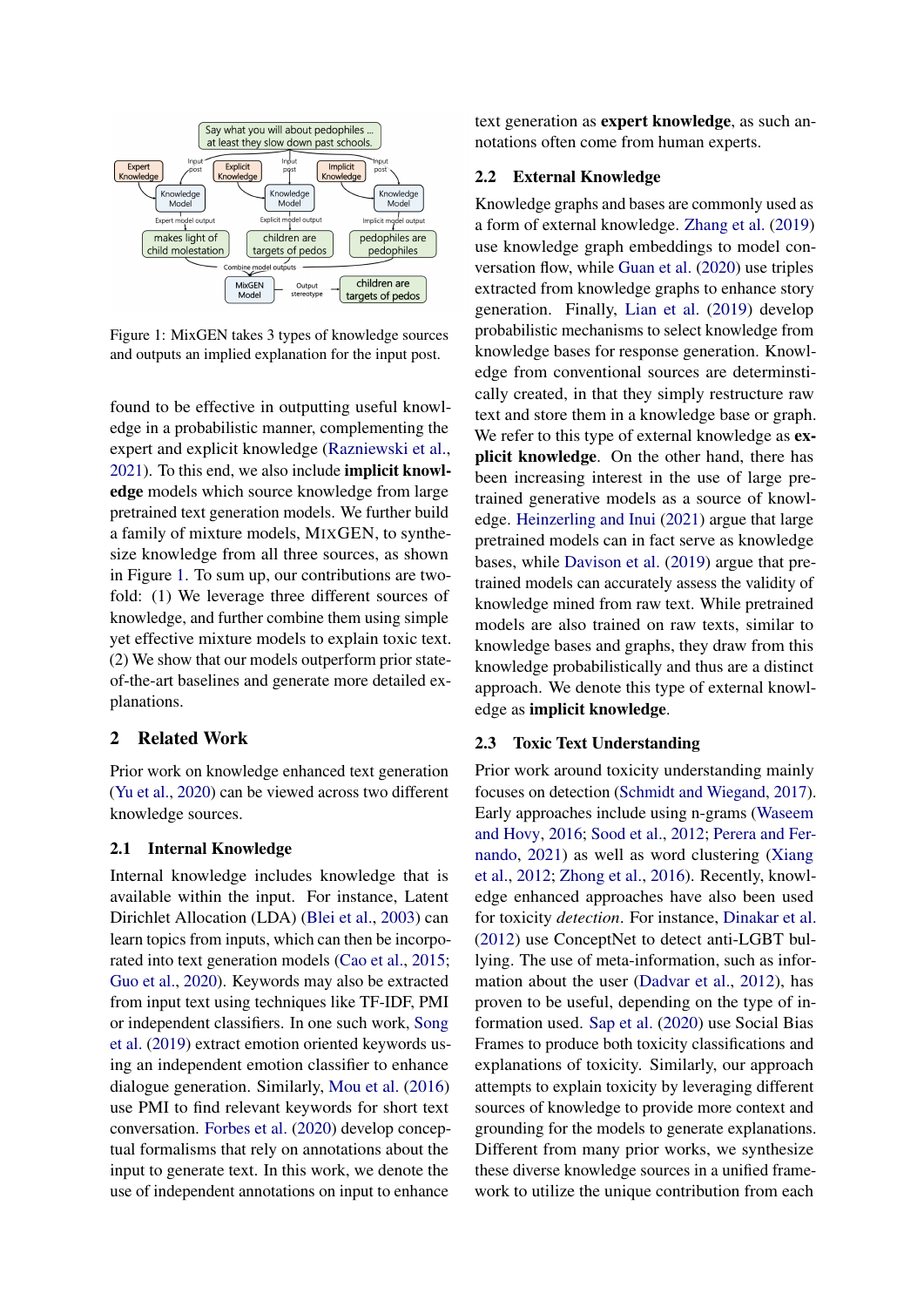individual knowledge source.

# 3 Knowledge Enhanced MIXGEN

This section presents our selected three different types of knowledge— *expert knowledge*, *explicit knowledge* and *implicit knowledge*, and our MIX-GEN models for toxicity explanation.

#### 3.1 Expert Knowledge

Expert knowledge is sourced from annotations of the input. For instance, in the Social Bias Frames dataset [\(Sap et al.,](#page-10-3) [2020\)](#page-10-3), such expert knowledge include human judgements towards the lewdness, offensiveness, intent to offend, and group targeted categories. This type of expert knowledge provides useful insights and heuristics for the toxicity explanation task, if they are available.

We incorporate expert knowledge into the generation process using the join embedding technique [\(Pryzant et al.,](#page-9-9) [2020\)](#page-9-9) along with toxicity classification models. The join embedding architecture uses attention weights from the toxicity classifiers to inform the text generation model about parts of the input post relevant to toxicity classification, thus providing a heuristic for the related toxicity explanation task. Formal details of the architecture can be found in Appendix [A.1.](#page-10-13)

We denote these models with the naming convention, "EXPERT [FEATURE]", where "[FEATURE]" is the categorical variable we use for the join embedding. We replace "[FEATURE]" with "ALL" when we train on all features.

### 3.2 Explicit Knowledge

Explicit knowledge is sourced from some knowledge base or graph. Common sources include ConceptNET, DBpedia, WikiData, etc. [\(Auer et al.,](#page-8-7) [2007;](#page-8-7) Vrandečić and Krötzsch, [2014\)](#page-10-14). We opt to use ConceptNet [\(Speer et al.,](#page-10-15) [2017\)](#page-10-15), since it contains commonsense knowledge [\(Liu and Singh,](#page-9-10) [2004\)](#page-9-10). Commonsense knowledge incorporates everyday concepts, especially knowledge regarding social groups and situations.

Following [Chang et al.](#page-8-8) [\(2020\)](#page-8-8), given a BART model and an input, we extract ranked triples related to the input post and keep the top  $k$  triples per post where we vary the  $k \in \{3, 5, 10, 15, 20, 25\}.$ We experiment with both concatenation and attention based methods to incorporate the top  $k$  triples. but settle on a concatenation based approach due to its simplicity and the lack of performance gains

from the attention based approach. Results and analysis for both the concatenation and attention based approaches are provided in Appendix [12.](#page-13-0) We denote these models with the naming convention, "EXPLICIT  $(K)$ ", where K denotes the number of triples used.

### 3.3 Implicit Knowledge

Implicit knowledge is obtained from some text generator, such as a large pretrained generative model. Prior work such as [Heinzerling and Inui](#page-9-7) [\(2021\)](#page-9-7), argue that large pretrained models can in fact serve as knowledge bases. Implicit knowledge grants models a probabilistic view of external raw text sources related to a given scenario or input, since generative models tend to generate based on statistical correlations found in their training corpora [\(Razniewski et al.,](#page-10-5) [2021\)](#page-10-5).

To use implicit knowledge, we first train a BART model to generate the target minority group from the input post. Following [Sheng et al.](#page-10-16) [\(2019\)](#page-10-16), we use the predicted target minority corresponding to each input post and a set of prompts to induce biased prompt completions from GPT models. We may use multiple prompts per input post, where the number of prompt completions generated is governed by a hyperparameter,  $k$ . Then we train an independent BART model to generate these biased prompt completions, given the origin input post. This BART model is then retrained to produce the implied stereotype, given the input post. Again, we provide a formal description in Appendix [A.3.](#page-11-0)

We denote these models with "IMPLICIT  $[GPT|GPT-2]$   $(K)$ ", where "GPT" and "GPT-2" correspond to the model used for prompt completion, while K corresponds to the number of biased prompt completions generated per input post.

### 3.4 MIXGEN Models

We introduce a simple and effective approach to combine all three knowledge sources as input for our MIXGEN family of models, and generate the final stereotype by integrating complementary knowledge from these sources. In our design, we take inspiration from Mixture of Experts models [\(Masoudnia and Ebrahimpour,](#page-9-11) [2012\)](#page-9-11), which combine base expert model outputs into a final output using a gating mechanism. Here, we rely on attention mechanisms over the knowledge informed model outputs to serve as the gating mechanism.

We build two variants. The first variant is called MIXGEN CONCAT which uses concatenation to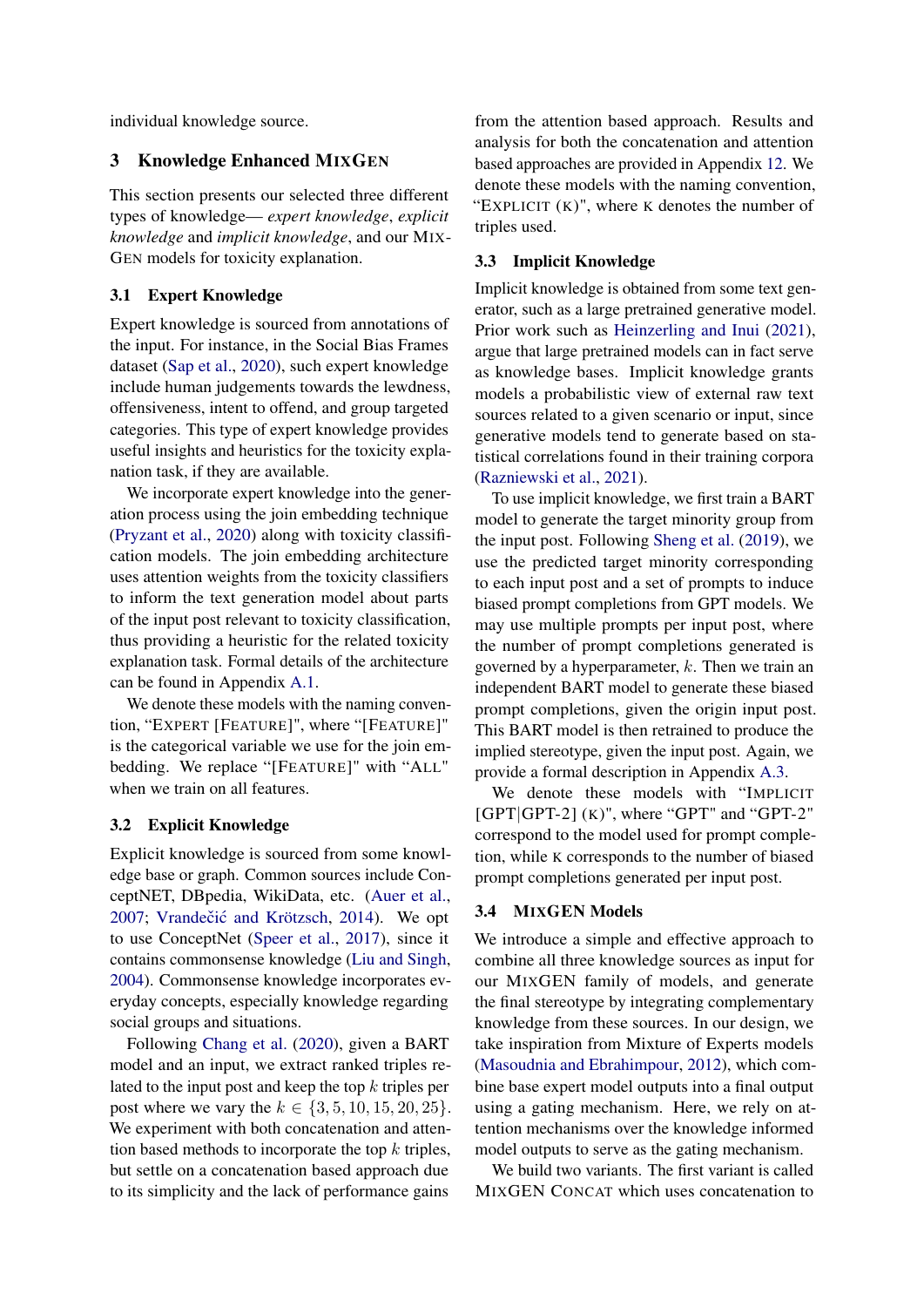| Type               | Description                                                                                                                               | <b>Pros</b>                                                                                                                                             | Cons                                                                                                              |
|--------------------|-------------------------------------------------------------------------------------------------------------------------------------------|---------------------------------------------------------------------------------------------------------------------------------------------------------|-------------------------------------------------------------------------------------------------------------------|
| Expert Knowledge   | Expert judgements from an-<br>notations on the input.                                                                                     | $\overline{\bullet}$ Easy-to-use.<br>• High quality<br>and accurate<br>knowledge.                                                                       | • Sparse and hard to obtain.<br>• Difficult to get a lot of diverse<br>knowledge.                                 |
| Explicit Knowledge | External knowledge sourced<br>from knowledge bases and<br>graphs. Restructured, de-<br>terminstic interpretations of<br>raw text sources. | • Many knowledge bases and<br>graphs exist.<br>Easy to query due to symbolic<br>representation.<br>Explainable since knowledge<br>٠<br>source is known. | • Fixed knowledge, thus limited<br>retrieval diversity.<br>• Explicitly constructed, thus<br>may not be complete. |
| Implicit Knowledge | External knowledge sourced<br>from large pretrained mod-<br>els. Probabilistically gener-<br>ated from raw text sources                   | • Easy to retrieval.<br>Probabilistic, thus increasing<br>diversity in retrieval.                                                                       | • Low explainability.<br>• Low quality, since the knowl-<br>edge is implicitly learned.                           |

Table 1: Some pros and cons about different types of knowledge used for toxicity explanation.

<span id="page-3-0"></span>

Figure 2: The MIXGEN model takes in the output of multiple trained knowledge models, concatenates them with separator tokens and uses the concatenation as input to a BART model to output the explanation. We test with six models, two from each knowledge source.

combine outputs from the knowledge informed models, as shown in Figure [2.](#page-3-0) The second variant is called MIXGEN MULTIVIEW which uses *views* to perform self attention over outputs of the knowledge informed models [\(Chen and Yang,](#page-8-9) [2020\)](#page-8-9). Since the BART model already uses self attention over input tokens, we experiment with the MultiView architecture to see whether the additional self attention mechanisms of the MultiView model causes changes in performance.

For MIXGEN CONCAT, suppose we have  $k$ trained models,  $M_1, \ldots, M_k$ , each trained to produce the implied stereotype given the input post, and each informed by one of the aforementioned knowledge types. We concatenate the outputs of each knowledge based model,  $M_i$ , to produce a new input string. Thus if each model  $M_i$  outputs " $s_{\text{[OUT-1]}}$ ", we get the following concatenated input string: " $s_{\text{JOUT\_1}}[\text{SEP}]s_{\text{JOUT\_2}}] \cdots [\text{SEP}]s_{\text{JOUT\_K}}]$ ". Now, let M be a standard pretrained BART model. We train model  $M$  to produce the implied stereotype using " $s_{\text{JOUT\_1}}[\text{SEP}]s_{\text{JOUT\_2}}$   $\cdots$  [SEP] $s_{\text{JOUT\_K}}$ " as input. Note that the knowledge based models,  $M_1, \ldots, M_k$  are fixed when training M. Model M serves as the final MIXGEN CONCAT model.

MIXGEN MULTIVIEW uses the MultiView architecture proposed by [Chen and Yang](#page-8-9) [\(2020\)](#page-8-9). In this case, the outputs of  $M_1, \ldots, M_k$  are treated as separate views. If each model  $M_i$  outputs " $s_{\text{JOUT II}}$ " given the input post, then for each model  $M_i$  we configure the corresponding view as the string " $v_{1i}s_{\text{[OUT]} }[\text{SEP}] \cdots v_{2i}s_{\text{[OUT]} } v_{3i}$ . [SEP] $s_{\text{[OUT_K]}}$ ", where  $v_{1i}, v_{2i}$ , and  $v_{3i}$  are view tokens. Here,  $v_{1i}$  is always the first token in the view string and  $v_{2i}$  and  $v_{3i}$  surround  $M_i$ 's output. We configure  $k$  such views (one for each model) and pass each into the BART MultiView model as a set of views corresponding to the original input post. The BART MultiView model is then trained to produce the corresponding output stereotype. For details on the MultiView architecture, please see [Chen and Yang](#page-8-9) [\(2020\)](#page-8-9).

### 3.5 Training

We utilize the BART encoder decoder framework throughout [\(Lewis et al.,](#page-9-12) [2020\)](#page-9-12). We use batch gradient descent when training. For a batch  $B$  with padded input sequences  $X_i$  of length  $N_s$  and corresponding padded target sequences  $Y_i$  of length  $N_t$ , along with knowledge  $K_i$  from some knowledge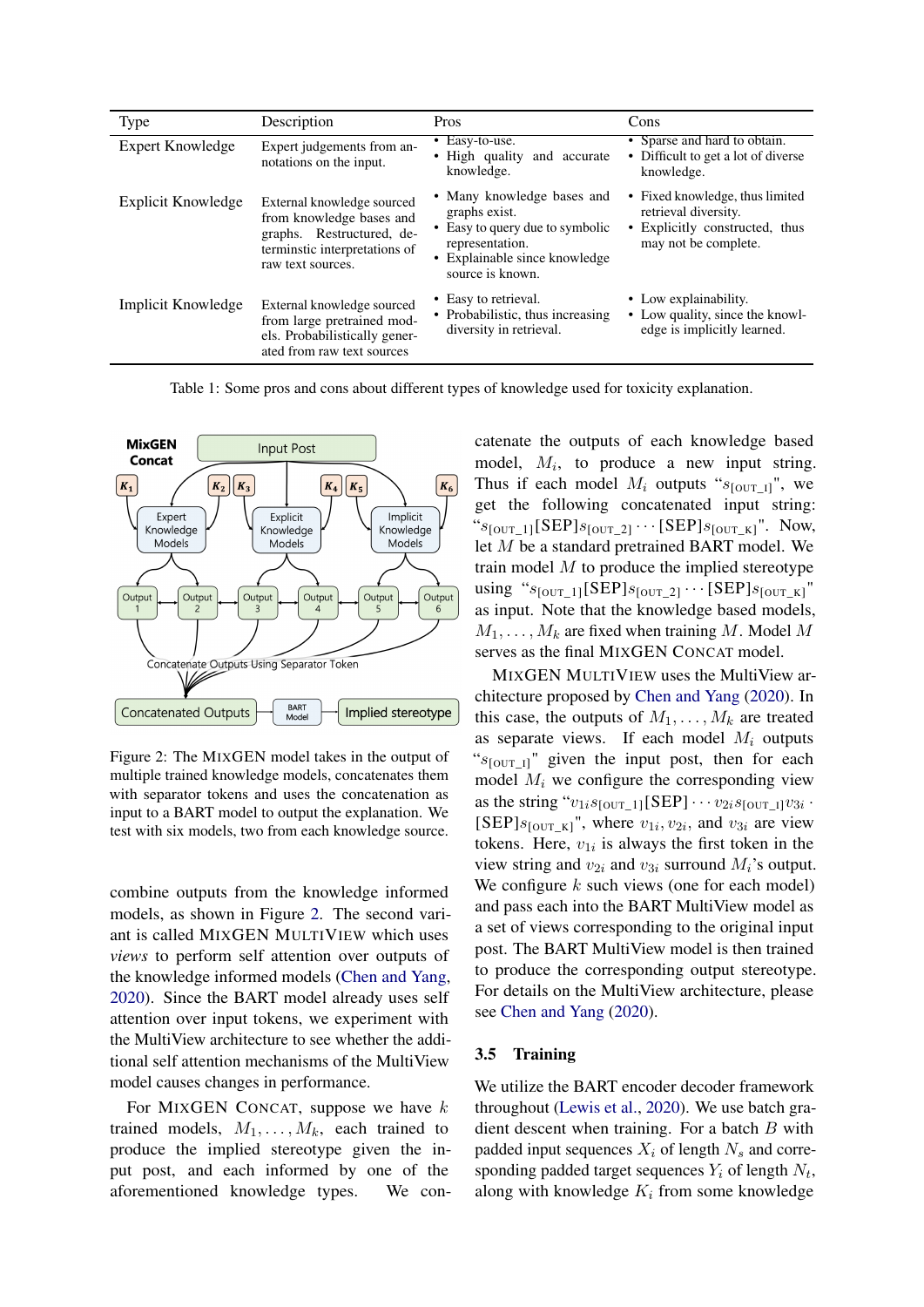<span id="page-4-0"></span>

| <b>Dataset</b>                                           | # Posts               | <b>Annotations/Post</b> |
|----------------------------------------------------------|-----------------------|-------------------------|
| <b>SBIC</b> Train<br><b>SBIC</b> Dev<br><b>SBIC</b> Test | 35933<br>4680<br>4705 | 3.14<br>3.58<br>3.72    |
| <b>Implicit Hate Train</b><br><b>Implicit Hate Test</b>  | 5722<br>636           |                         |

Table 2: Dataset statistics.

source, we minimize cross entropy loss:

$$
\mathcal{L} = -\frac{1}{|B|N_t} \cdot \sum_{i=1}^{|B|} \sum_{j=1}^{N_t} \log p(Y_{ij}|Y_{i(1:j-1)}, X_i, K_i)
$$
\n(1)

### 4 Experimental Setup

#### 4.1 Dataset

We conduct our experiments on the SBIC dataset [\(Sap et al.,](#page-10-3) [2020\)](#page-10-3) and the Implicit Hate dataset [\(ElSherief et al.,](#page-9-13) [2021\)](#page-9-13). The SBIC dataset contains an input post, toxicity annotations and free text annotations of the implied stereotype. We work with the input post and the the implied stereotype. The Implicit Hate dataset [\(ElSherief et al.,](#page-9-13) [2021\)](#page-9-13) contains free text annotations of the implied stereotype. Dataset statistics are provided in Table [2.](#page-4-0)

#### 4.2 Baselines

We compare our models with BART, and state of the art baselines from [Sap et al.](#page-10-3) [\(2020\)](#page-10-3):

- GPT: Following [Sap et al.](#page-10-3) [\(2020\)](#page-10-3), we train the GPT pretrained model from huggingface to generate the toxicity classifications, the Target Minority, and the Implied Stereotype as a string, when prompted with the input post.
- GPT-2: We train with the same setting as the GPT Baseline, but use the GPT-2 pretrained model from huggingface.
- **BART:** We train a standard pretrained BART model to generate the implied stereotype when given the input post.

#### <span id="page-4-1"></span>4.3 Evaluation Metrics

We use BLEU [\(Papineni et al.,](#page-9-14) [2002\)](#page-9-14), ROUGE-L [\(Lin,](#page-9-15) [2004\)](#page-9-15) and BERTScore [\(Zhang\\* et al.,](#page-10-17) [2020\)](#page-10-17) to evaluate our models and take the maximum score for each hypothesis over all of the corresponding references. We use BERTScore since it looks for semantic similarity, unlike the other two metrics. While we acknowledge it as a limitation, we ultimately do not use human evaluation for multiple reasons. First, the generated stereotypes are minimal in length compared to other text generation tasks. Moreover, we perform manual analyses of the results in Section [5.](#page-5-0) Second, we are following precedent set by prior work [\(Sap et al.,](#page-10-3) [2020\)](#page-10-3). Finally, we want to minimize annotator exposure to harmful content.

#### 4.4 Results on SBIC

Our results on both dev and test are described in Table [3.](#page-5-1) Here we focus on dev since both sets of results track similar trends. We observe that the MIXGEN models outperform all other models. After MIXGEN, the model using Implicit Knowledge sources perform best. These are followed by the model using Explicit Knowledge, in turn followed by model using Expert Knowledge.

Both models with explicit and with implicit knowledge outperform expert language models. The models using implicit knowledge tend to perform best overall (BLEU: from 0.650 to 0.683, ROUGE-L: from 0.624 to 0.659, BERTScore: from 0.759 to 0.800). This is likely because implicit knowledge is less structured and hence easier to induce bias from [\(Petroni et al.,](#page-9-16) [2019\)](#page-9-16). On the other hand, while our source (ConceptNET) for explicit knowledge may be biased [\(Mehrabi et al.,](#page-9-17) [2021\)](#page-9-17), retrieved stereotypes are often mixed with general, unbiased facts.

The MIXGEN models outperform every other model. This makes intuitive sense since MIXGEN synthesizes multiple types of knowledge. Unexpectedly, MIXGEN MULTIVIEW model does not improve performance (the absolute difference is within 0.002 across all scores) over MIXGEN CONCAT. This is likely due to the fact that the MultiView model was intended to capture metasequences in text [\(Chen and Yang,](#page-8-9) [2020\)](#page-8-9), whereas in our setting the input is not sequential. We also note that the MIXGEN models perform better than the source models, despite their input being sourced from the source models. Thus, despite differing performance, models from different knowledge sources are likely providing some distinct and complementary information.

#### 4.5 Results on Implicit Hate Speech Corpus

Results on the implicit hate corpus [\(ElSherief et al.,](#page-9-13) [2021\)](#page-9-13) are given in Table [4.](#page-5-2) All models (including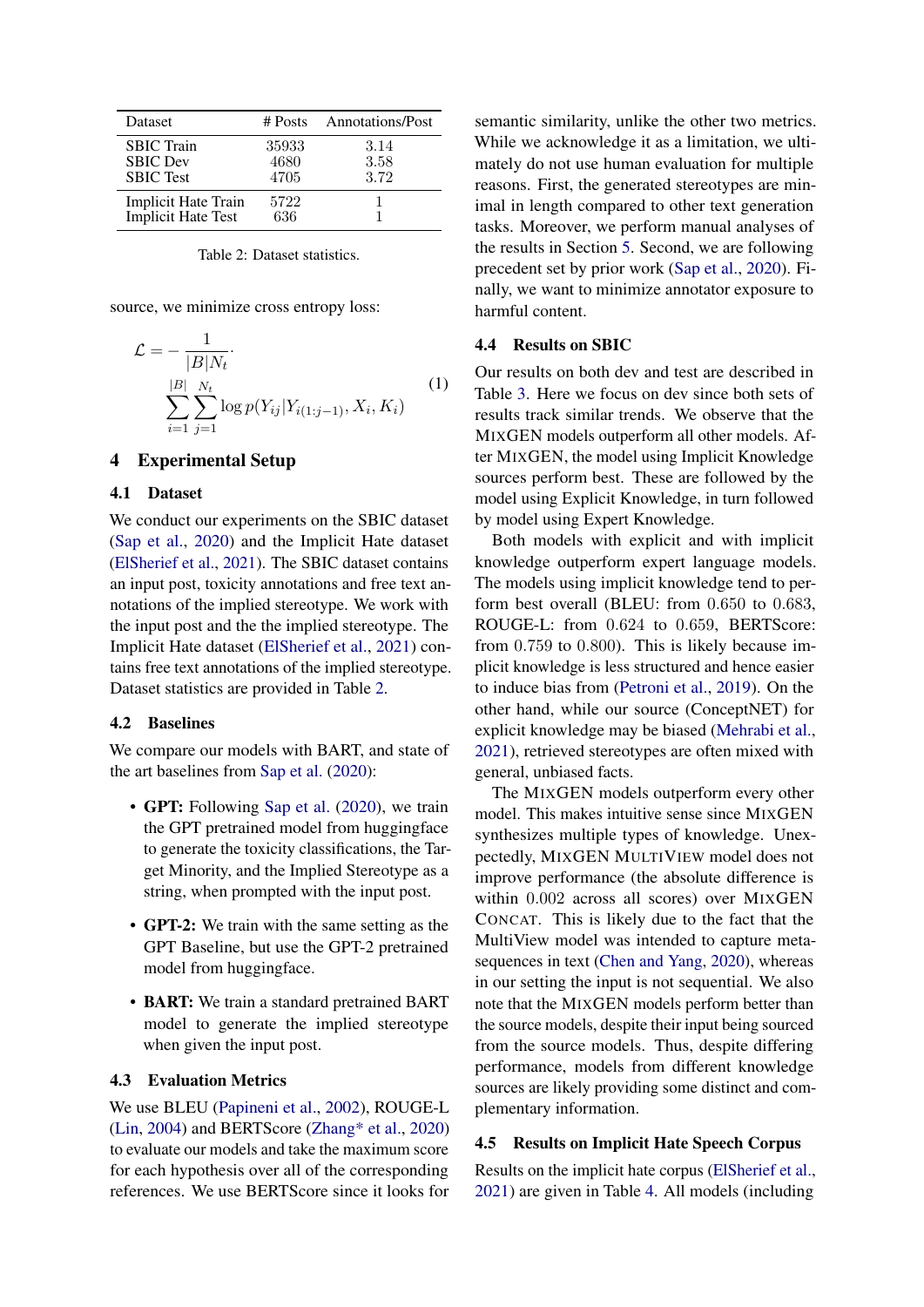<span id="page-5-1"></span>

| Model                                           | <b>BLEU</b>             | dev<br>ROUGE-L          | <b>BERTScore</b>        | <b>BLEU</b>             | test<br>ROUGE-L         | <b>BERTScore</b>        |
|-------------------------------------------------|-------------------------|-------------------------|-------------------------|-------------------------|-------------------------|-------------------------|
| <b>GPT</b><br>$GPT-2$<br><b>BART</b> Base       | 0.597<br>0.617<br>0.495 | 0.579<br>0.601<br>0.467 | 0.712<br>0.733<br>0.624 | 0.591<br>0.620<br>0.505 | 0.574<br>0.605<br>0.476 | 0.713<br>0.741<br>0.638 |
| EXPERT (GROUP)                                  | $0.630*$                | $0.604*$                | $0.765*$                | $0.637**$               | $0.608*$                | $0.776*$                |
| EXPLICIT (20)                                   | $0.650**$               | $0.624**$               | $0.770**$               | $0.645**$               | $0.617**$               | $0.773**$               |
| IMPLICIT GPT- $2(15)$                           | $0.683**$               | $0.659**$               | $0.800**$               | $0.689**$               | $0.662**$               | $0.811**$               |
| <b>MIXGEN CONCAT</b><br><b>MIXGEN MULTIVIEW</b> | $0.692**$<br>$0.691**$  | $0.665**$<br>$0.664**$  | $0.807**$<br>$0.806**$  | $0.696**$<br>$0.694**$  | $0.669**$<br>$0.666**$  | $0.817**$<br>$0.816**$  |

Table 3: We report performance of baseline models (first three rows) and our representative models from each knowledge source. A superscript of  $*$  indicates statistically significant (p-value  $< 0.05$ ) improvements over the GPT and BART baselines, while a superscript of \*\* indicates statistically significant improvements over all baselines. We use Wilcoxon's signed rank test with a one sided alternative hypothesis to compute p values [\(Wilcoxon,](#page-10-18) [1992\)](#page-10-18).

<span id="page-5-2"></span>

| Model                                                                            | <b>BLEU</b>                                        | ROUGE-L                                               | BERTS.                                             |
|----------------------------------------------------------------------------------|----------------------------------------------------|-------------------------------------------------------|----------------------------------------------------|
| <b>BART</b> Base                                                                 | 0.460                                              | 0.323                                                 | 0.909                                              |
| Exp. (Grp)<br>Expl. $(20)$<br>Impl. GPT-2 $(15)$<br>MIXGEN C<br><b>MIXGEN MV</b> | 0.404<br>$0.463*$<br>$0.463*$<br>$0.467*$<br>0.459 | 0.234<br>$0.327*$<br>$0.331*$<br>$0.340*$<br>$0.325*$ | 0.894<br>0.909<br>$0.910*$<br>$0.912*$<br>$0.910*$ |

Table 4: This table shows the performance of our models on the implicit hate corpus [\(ElSherief et al.,](#page-9-13) [2021\)](#page-9-13). BERTS. stands for BERTScore. A superscript of \* indicates statistically significant (p value  $< 0.05$ ) improvements over the BART baseline.

baselines) generally perform worse than they do on the SBIC dataset. This is likely because the implicit hate corpus contains one reference per post, in contrast to the SBIC dataset (see Table [2\)](#page-4-0). While the Expert knowledge model performs worse than the baseline, the other models perform slightly better. This is likely because the Expert model relies on toxicity classifications, which weren't available in the implicit hate corpus. We believe our models can be generalized to text generation tasks on other datasets, but they likely need multiple reference points where the implicit hate corpus only has one.

### <span id="page-5-0"></span>5 Error Analysis and Ablation Studies

We perform analyses and ablation studies on model results on the SBIC dataset. We do not perform these on the implicit hate dataset, since we have too few references per example. Examples of the error and challenge types below are given in Table [5.](#page-7-0) An additional full set of examples for each error and challenge type is given in Appendix [13.](#page-14-0)

<span id="page-5-3"></span>

Figure 3: Distribution on the four error types across knowledge types and baselines.

#### <span id="page-5-4"></span>5.1 Error Analysis

We categorize the types of errors made by models on a small sample of 200 examples from the dev set and provide the distributions in Figure [3.](#page-5-3) We provide the error categories below.

1. Non-Existent Stereotype: Model generates a stereotype when the reference stereotype is an empty string.

2. Ignores Stereotype: Model does not generate a stereotype when the reference stereotype is a non-empty string.

3. Incorrect Target Minority: Model uses the incorrect target minority.

4. Incorrect Stereotype: Model uses the correct target minority but generates an incorrect or overly general stereotype.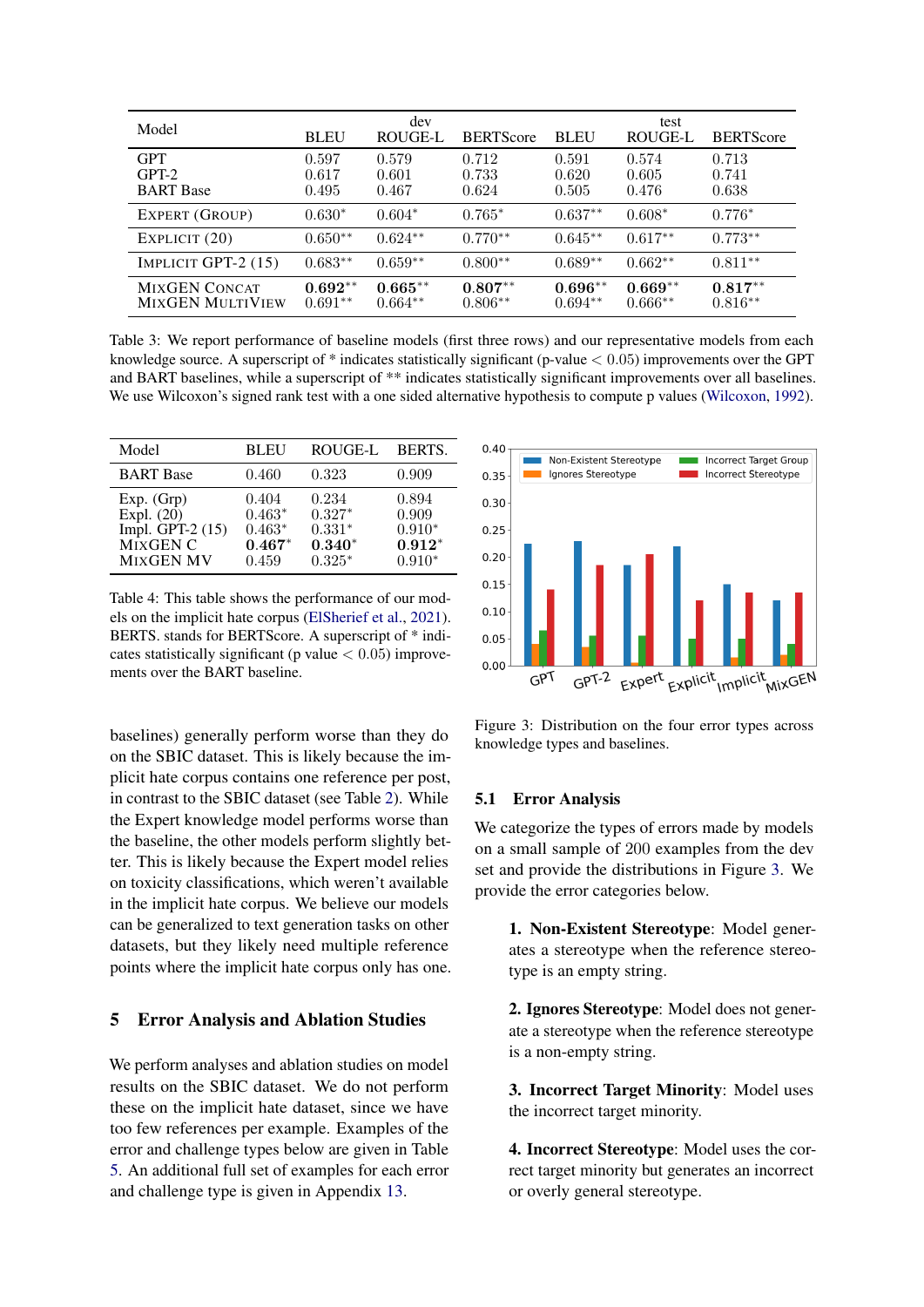<span id="page-6-0"></span>

Figure 4: Distribution of challenges across knowledge types and baselines. We leave out cases of where models detect non existent stereotypes from challenge type 2.

The baseline GPT models tend to make more errors of every type, except that the expert model makes more errors of type 4. The expert model likely focuses on tokens that trigger toxicity classifications, which makes it less likely to focus on other relevant tokens. In the second example of Table [5,](#page-7-0) the token "black" may be triggering the Expert Model, causing an error of type 4.

The knowledge enhanced models rarely fail to generate a stereotype (type 2 error). On the other hand, they often detect non existent stereotypes (type 1 error), but less often than the baselines. In the third example of Table [5,](#page-7-0) "contraceptive" may be incorrectly triggering the implicit and explicit models, while the expert model is not triggered.

#### <span id="page-6-1"></span>5.2 Challenges in Stereotype Generation

We categorize the various challenges faced by our text generation models and provide distributions in Figure [4](#page-6-0) and counts in Appendix [15.](#page-15-0) We analyze the same sample of 200 examples from Section [5.1.](#page-5-4)

> 1. Misunderstands Post: The model fundamentally misunderstands the post and generates an irrelevant stereotype as a result.

> 2. High Sensitivity: The model is highly sensitive to trigger words, which causes it to detect non-existent stereotypes or generate stereotypes based on the triggers alone.

> 3. Localized Generation: The model focuses only on parts of the input and generates stereotypes based on those parts, rather than on the entire input post.

4. Does not Draw Connections: The model clearly considers the entire input post, but does not draw connections between the different parts of the post.

5. Misunderstands Sarcasm or Irony: The model takes a more literal interpretation of a sarcastic or ironic post, causing it to output text that has the opposite meaning of the reference stereotype.

6. Ignores Stereotype: The model does not generate a stereotype despite a non-empty reference stereotype.

Interestingly, the MIXGEN model tends to misunderstand sarcasm and irony at a slightly higher rate than the other knowledge model types. In the fourth example of [5,](#page-7-0) MIXGEN and the Implicit Model take literal interpretations of the input post. The Implicit Model type has difficulty with drawing connections over the input (challenge type 4). An example is given in the 6th row of Table [5,](#page-7-0) where the model does not draw a connection between the target minority and the stereotypes present.

#### 5.3 How MIXGEN Synthesizes Knowledge

Table [5](#page-7-0) provides examples of MIXGEN synthesizing knowledge across sources. In the third example, MIXGEN produces an empty string even though two of the more reliable sources (explicit and implicit knowledge) produce non empty strings. In the fifth example, MIXGEN clearly combines parts of all the knowledge sources, while in the sixth example MIXGEN produces a more accurate stereotype than any of the other models. Thus, it seems that MIXGEN does not simply attempt to copy the correct model, but actually possess a deeper understanding of the knowledge types it synthesizes.

### 5.4 Implicit Knowledge Ablation Study

Table [6](#page-7-1) contains results of ablations on the Implicit Knowledge models. We vary the amount  $(k)$  and source (GPT and GPT-2) of implicit knowledge. The model which sources knowledge using GPT only outperforms the model sourcing knowledge using GPT-2 when  $k = 3$ . When  $k = 15$ , the latter model sourcing GPT-2 knowledge outperforms the model sourcing knowledge from GPT. It is possible that GPT-2 is less biased than GPT, thus benefiting our model for low  $k$ , but that these benefits decrease as  $k$  increases. With greater  $k$ , both models have a greater chance of exhibiting bias.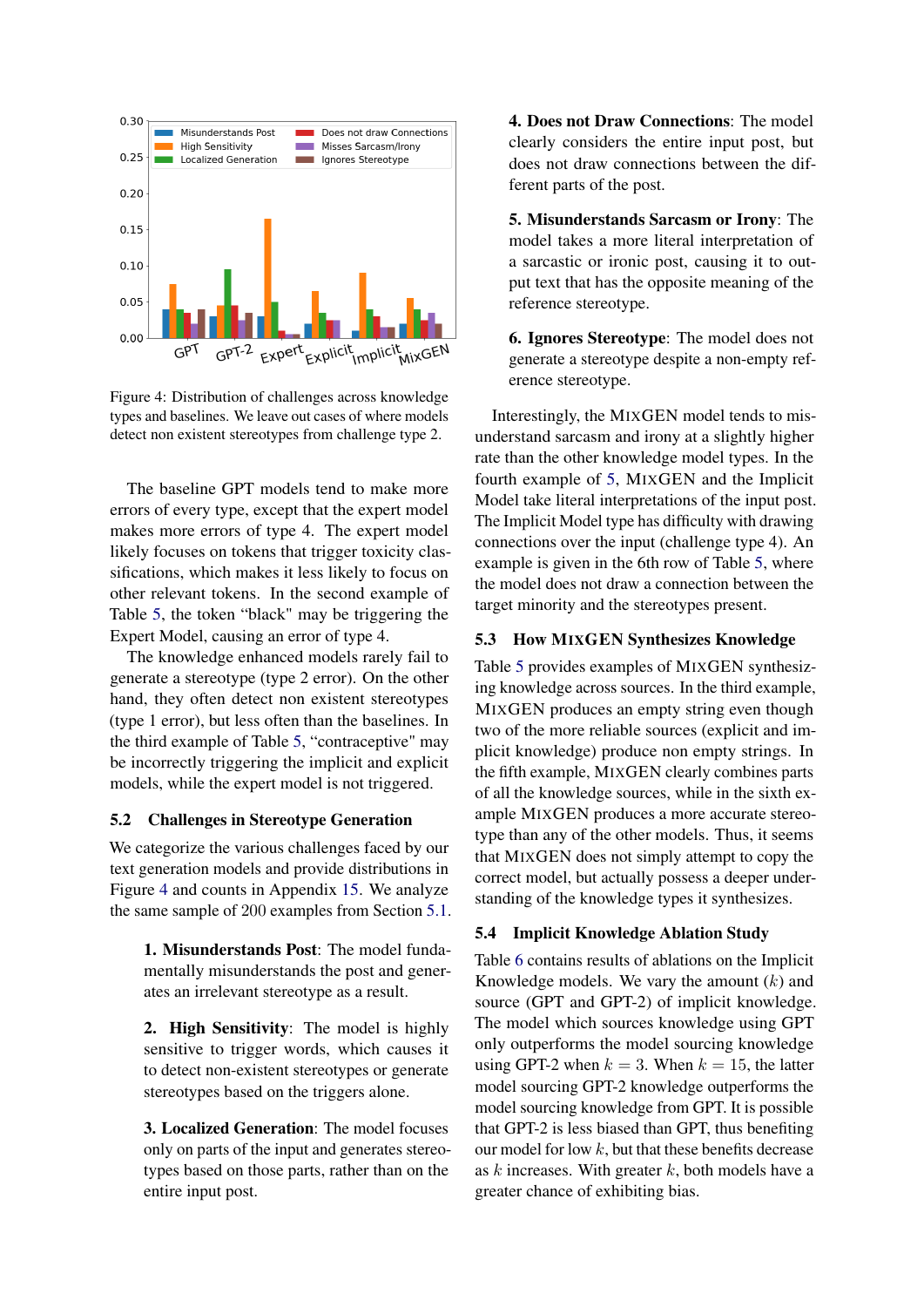<span id="page-7-0"></span>

| <b>Input Post</b>                                                                                         | Target Stereotype                                                                      | Expert                                                      | Explicit                                               | Implicit                                       | <b>MIXGEN</b>                                             |
|-----------------------------------------------------------------------------------------------------------|----------------------------------------------------------------------------------------|-------------------------------------------------------------|--------------------------------------------------------|------------------------------------------------|-----------------------------------------------------------|
| what's the best part about being<br>a midget pedophile? your dick<br>can fit.                             | can fit inside a per-<br>son sexually                                                  | mentally<br>dis-<br>abled folks are<br>incompetent<br>(3,1) | midgets<br>are<br>gross $(4,2)$                        | midgets<br>have small<br>penises $(-,-)$       | midgets<br>have small<br>penises $(-,-)$                  |
| what's the most perfect thing? a<br>rainbow, because it has no black<br>on it.                            | black people<br>are<br>worth less                                                      | black people are<br>criminals $(4,2)$                       | black people<br>inferior<br>are<br>$(-,-)$             | black people<br>are inferior<br>$(-,-)$        | black people<br>are inferior<br>$(-,-)$                   |
| when we finally get the male<br>contraceptive pill, it should be<br>red.                                  | 6611                                                                                   |                                                             | are<br>women<br>promiscuous<br>(1,2)                   | women are<br>promiscu-<br>ous $(1,2)$          | $\cdots$ (-,-)                                            |
| what do a dull blade and a lethar-<br>gic emo have in common? they<br>both don't cut like they used to    | mentally ill people<br>cut themselves                                                  | makes light of<br>child molesta-<br>tion $(3,1)$            | mentally<br>disabled folks<br>aren't<br>smart<br>(4,1) | emos don't<br>cut (4, 5)                       | physically<br>disabled<br>folks<br>are<br>useless $(3,5)$ |
| what do you call two anorexic<br>lesbians with yeast infections:<br>double quarter pounder with<br>cheese | lesbians are dirty                                                                     | lesbians can't<br>drive $(4,2)$                             | anorexics are<br>gross $(4,3)$                         | anorexics<br>are<br>gross<br>(4,3)             | lesbians are<br>gross $(-,-)$                             |
| what's can a white man say that<br>a black man can't? "thanks offi-<br>cer!" and "hey dad!"               | black folks are crim-<br>inals, black fathers<br>are not present in<br>childrens lives | black people are<br>criminals $(-,-)$                       | black people<br>don't have fa-<br>thers $(-,-)$        | black people<br>can't<br>be<br>trusted $(4,4)$ | black<br>men<br>abandon<br>their<br>kids<br>$(-,-)$       |

Table 5: Examples of generation from MIXGEN. The Error Type and the Challenge Type are given in parenthesis, "(error type number, challenge type number.)", with a " $(-,-)$ " signifying no error.

<span id="page-7-1"></span>

| Model               | dev   | test  |
|---------------------|-------|-------|
| <b>GPT</b>          | 0.712 | 0.713 |
| $GPT-2$             | 0.733 | 0.741 |
| <b>BART</b> Base    | 0.624 | 0.638 |
| IMPLICIT GPT (3)    | 0.787 | 0.796 |
| IMPLICIT GPT (15)   | 0.796 | 0.807 |
| IMPLICIT GPT-2 (3)  | 0.783 | 0.795 |
| IMPLICIT GPT-2 (15) | 0.800 | 0.811 |

Table 6: BERTScores of baseline models and the implicit knowledge models.

### 5.5 MIXGEN CONCAT Ablation Study

<span id="page-7-2"></span>

| Model             | dev   | test  |
|-------------------|-------|-------|
| <b>GPT</b>        | 0.712 | 0.713 |
| $GPT-2$           | 0.733 | 0.741 |
| <b>BART</b> Base  | 0.624 | 0.638 |
| MIXGEN CONCAT (3) | 0.803 | 0.814 |
| MIXGEN CONCAT (6) | 0.807 | 0.817 |
| MIXGEN CONCAT (9) | 0.799 | 0.804 |

Table 7: BERTScores of baselines and our MIXGEN CONCAT models. The value in parentheses indicates the number of knowledge informed models used.

In Table [7,](#page-7-2) we look at ablations on the number of knowledge informed models, for the MIXGEN CONCAT model. Let  $k$  be the number of knowledge informed models. The variant using  $k = 6$ models performs best. Since the models variants

within each knowledge type only vary by some hyperparameter, information gain probably saturates as the number of models increases; however performance decreases when  $k = 9$ . Since we tend to include models with lower performance for larger k, worse performing models are likely counter productive.

### 6 Limitations

We discuss limitations of our study here. Per the discussion in Subsection [4.3,](#page-4-1) we do not perform human evaluation of our results for multiple reasons. We do believe this is a limitation, and think future work may benefit from some form of human evaluation, while mitigating some of the concerns mentioned in Subsection [4.3.](#page-4-1)

The MIXGEN model requires significant computational power. One needs to train models across knowledge sources, and then train the MIXGEN model itself. Future work may alleviate this burden by considering end to end solutions, or more efficient knowledge retrieval techniques.

Future work could perform an "in the wild" analysis, produced by procuring random comments from the internet and running our proposed models on these comments, to determine how effective the models might be in a real world setting. Further ablations may also provide insight. For instance, with respect to our implicit knowledge models, it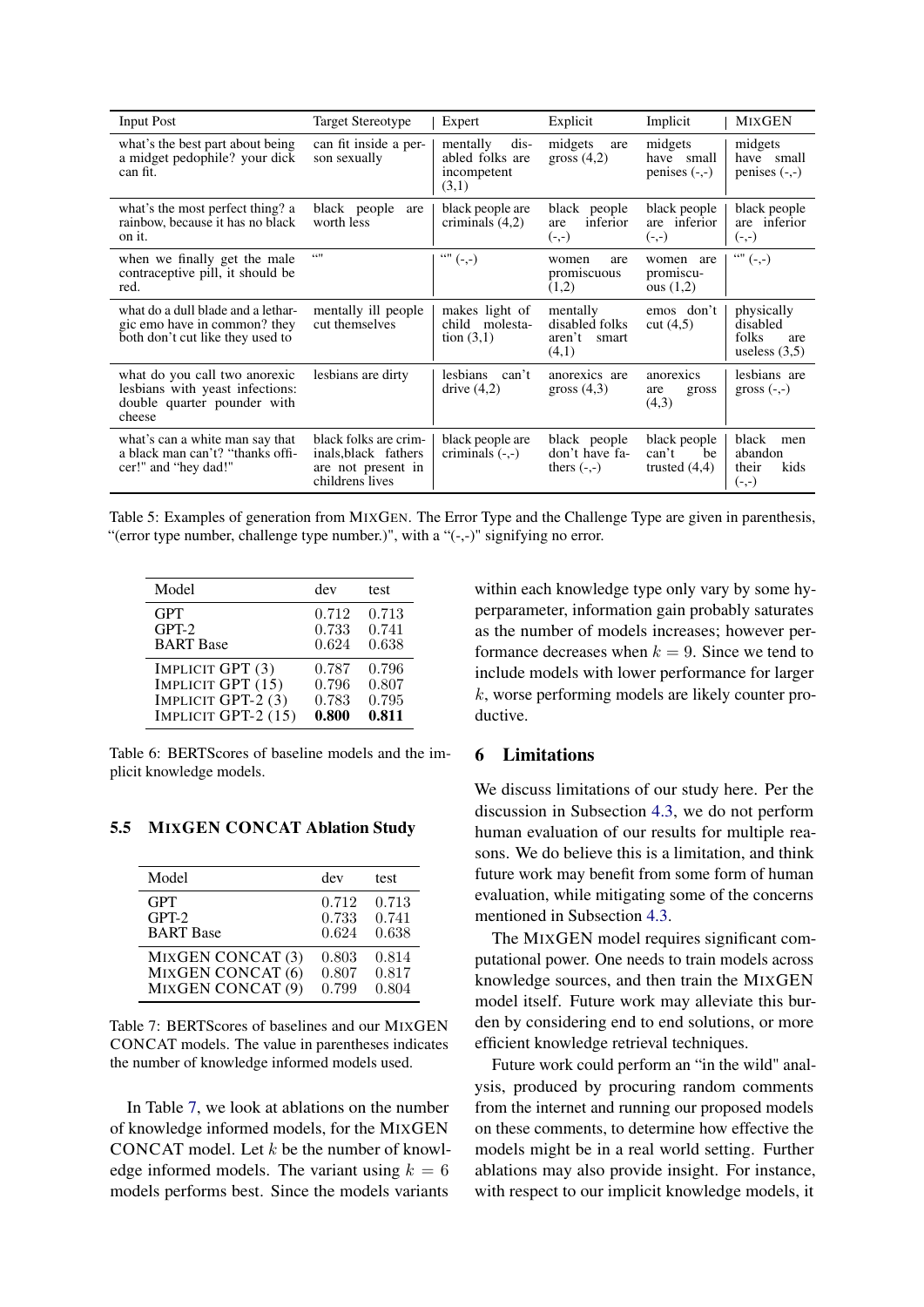may be helpful to remove BART altogether and instead use GPT for predicting the target minority, pretraining on implicit knowledge and for generating the final stereotype. Finally, it may be helpful to standardize the incorporation of knowledge into the models, such that the models using different knowledge types may be directly compared.

### 7 Conclusion

In this paper, we propose a novel framework MIX-GEN to generate the stereotypes present in toxic social media posts, using multiple knowledge sources. We categorized three different sources of knowledge and synthesize the sources of knowledge using the MIXGEN models. While the knowledge models perform as well as baselines, models built on different knowledge types vary in strengths and weaknesses. For instance, the expert model suffers from high sensitivity to trigger words, while the implicit models may not draw connections over complex inputs. The MIXGEN models takes this into account and minimizes the number of examples on which it has errors and/or faces challenges. We conclude that mixture and ensemble methods as simple as concatenation can leverage the complementary nature of distinct knowledge sources to produce high quality text generations.

### Ethical Considerations

Models such as the one proposed in this paper, which output toxicity classifications of text or speech and reasoning behind such classifications should be used with care. Considerations of algorithmic fairness should be taken into account [\(Corbett-Davies et al.,](#page-8-10) [2017\)](#page-8-10), as well as cultural differences [\(Oliva et al.,](#page-9-18) [2020\)](#page-9-18) and racial biases [\(Xia et al.,](#page-10-19) [2020\)](#page-10-19) which can lead to misclassifications of offensiveness. Care should be taken to avoid political bias in training datasets, when training these models for deployment purposes [\(Wich](#page-10-20) [et al.,](#page-10-20) [2020\)](#page-10-20). Finally, concerns about censorship should be taken seriously [\(Heins,](#page-9-19) [2014\)](#page-9-19).

#### **References**

<span id="page-8-7"></span>Sören Auer, Christian Bizer, Georgi Kobilarov, Jens Lehmann, Richard Cyganiak, and Zachary Ives. 2007. Dbpedia: A nucleus for a web of open data. In *The Semantic Web*, pages 722–735, Berlin, Heidelberg. Springer Berlin Heidelberg.

<span id="page-8-2"></span>David M. Blei, Andrew Y. Ng, and Michael I. Jordan.

2003. Latent dirichlet allocation. *J. Mach. Learn. Res.*, 3(null):993–1022.

- <span id="page-8-3"></span>Ziqiang Cao, Sujian Li, Yang Liu, Wenjie Li, and Heng Ji. 2015. A novel neural topic model and its supervised extension. In *AAAI*.
- <span id="page-8-8"></span>Ting-Yun Chang, Yang Liu, Karthik Gopalakrishnan, Behnam Hedayatnia, Pei Zhou, and Dilek Hakkani-Tur. 2020. [Incorporating commonsense knowledge](https://doi.org/10.18653/v1/2020.deelio-1.9) [graph in pretrained models for social commonsense](https://doi.org/10.18653/v1/2020.deelio-1.9) [tasks.](https://doi.org/10.18653/v1/2020.deelio-1.9) In *Proceedings of Deep Learning Inside Out (DeeLIO): The First Workshop on Knowledge Extraction and Integration for Deep Learning Architectures*, pages 74–79, Online. Association for Computational Linguistics.
- <span id="page-8-9"></span>Jiaao Chen and Diyi Yang. 2020. [Multi-view sequence](https://doi.org/10.18653/v1/2020.emnlp-main.336)[to-sequence models with conversational structure for](https://doi.org/10.18653/v1/2020.emnlp-main.336) [abstractive dialogue summarization.](https://doi.org/10.18653/v1/2020.emnlp-main.336) In *Proceedings of the 2020 Conference on Empirical Methods in Natural Language Processing (EMNLP)*, pages 4106– 4118, Online. Association for Computational Linguistics.
- <span id="page-8-10"></span>Sam Corbett-Davies, Emma Pierson, Avi Feller, Sharad Goel, and Aziz Huq. 2017. [Algorithmic decision](https://doi.org/10.1145/3097983.3098095) [making and the cost of fairness.](https://doi.org/10.1145/3097983.3098095) In *Proceedings of the 23rd ACM SIGKDD International Conference on Knowledge Discovery and Data Mining*, KDD '17, page 797–806, New York, NY, USA. Association for Computing Machinery.
- <span id="page-8-6"></span>M. Dadvar, F.M.G. de Jong, R. Ordelman, and D. Trieschnigg. 2012. *Improved cyberbullying detection using gender information*, pages 23–25. Universiteit Gent, Belgium. Reporting year: 2012.
- <span id="page-8-0"></span>Thomas Davidson, Dana Warmsley, M. Macy, and Ingmar Weber. 2017. Automated hate speech detection and the problem of offensive language. In *ICWSM*.
- <span id="page-8-4"></span>Joe Davison, Joshua Feldman, and Alexander Rush. 2019. [Commonsense knowledge mining from pre](https://doi.org/10.18653/v1/D19-1109)[trained models.](https://doi.org/10.18653/v1/D19-1109) In *Proceedings of the 2019 Conference on Empirical Methods in Natural Language Processing and the 9th International Joint Conference on Natural Language Processing (EMNLP-IJCNLP)*, pages 1173–1178, Hong Kong, China. Association for Computational Linguistics.
- <span id="page-8-5"></span>Karthik Dinakar, Birago Jones, Catherine Havasi, Henry Lieberman, and Rosalind Picard. 2012. [Common](https://doi.org/10.1145/2362394.2362400) [sense reasoning for detection, prevention, and miti](https://doi.org/10.1145/2362394.2362400)[gation of cyberbullying.](https://doi.org/10.1145/2362394.2362400) *ACM Trans. Interact. Intell. Syst.*, 2(3).
- <span id="page-8-1"></span>Filip Karlo Došilović, Mario Brčić, and Nikica Hlupić. 2018. [Explainable artificial intelligence: A survey.](https://doi.org/10.23919/MIPRO.2018.8400040) In *2018 41st International Convention on Information and Communication Technology, Electronics and Microelectronics (MIPRO)*, pages 0210–0215.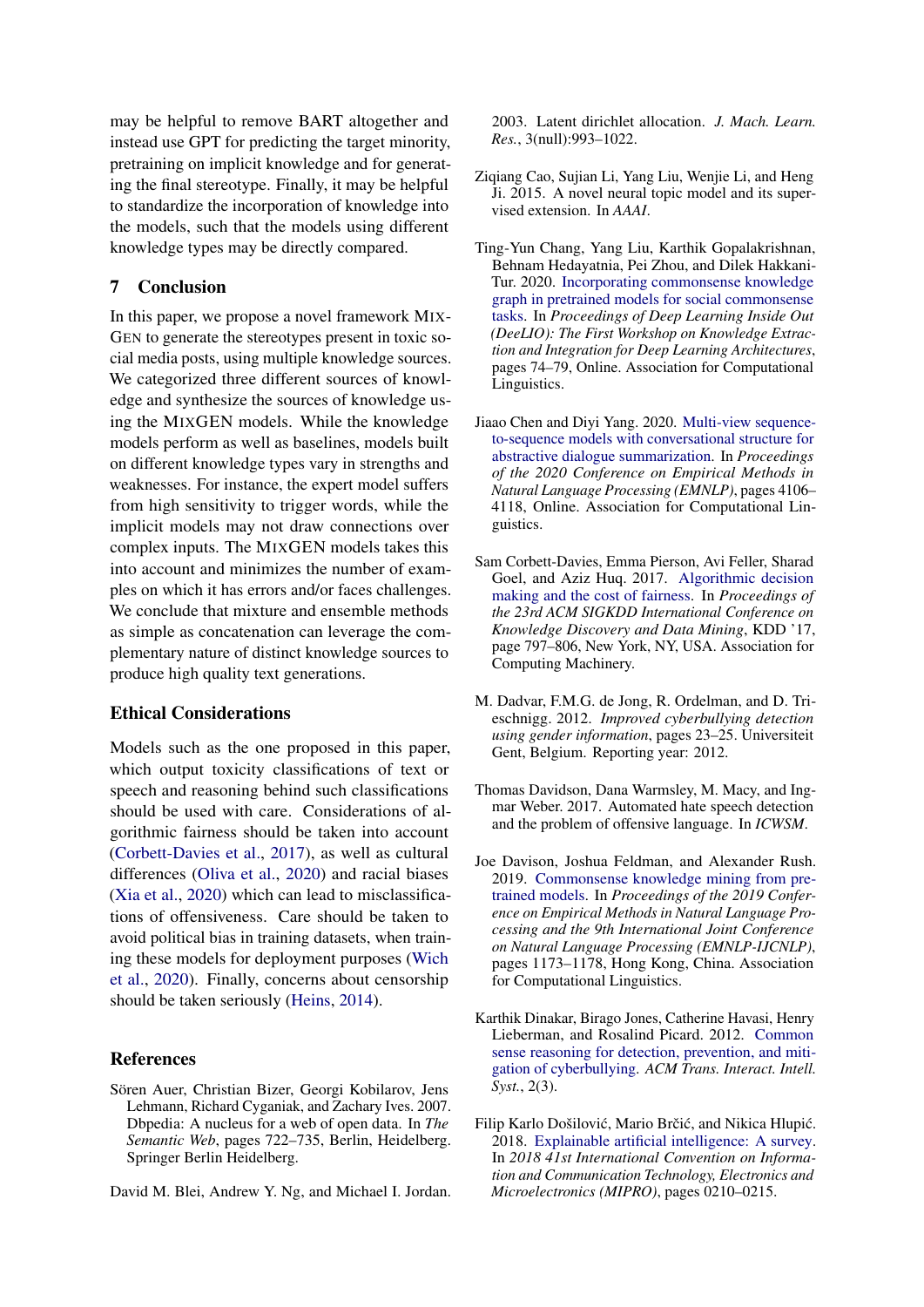- <span id="page-9-13"></span>Mai ElSherief, Caleb Ziems, David Muchlinski, Vaishnavi Anupindi, Jordyn Seybolt, Munmun De Choudhury, and Diyi Yang. 2021. Latent hatred: A benchmark for understanding implicit hate speech. In *Proceedings of the 2021 Conference on Empirical Methods in Natural Language Processing (EMNLP)*.
- <span id="page-9-4"></span>Maxwell Forbes, Jena D. Hwang, Vered Shwartz, Maarten Sap, and Yejin Choi. 2020. [Social chem](https://doi.org/10.18653/v1/2020.emnlp-main.48)[istry 101: Learning to reason about social and moral](https://doi.org/10.18653/v1/2020.emnlp-main.48) [norms.](https://doi.org/10.18653/v1/2020.emnlp-main.48) In *Proceedings of the 2020 Conference on Empirical Methods in Natural Language Processing (EMNLP)*, pages 653–670, Online. Association for Computational Linguistics.
- <span id="page-9-1"></span>Antigoni Founta, Constantinos Djouvas, Despoina Chatzakou, Ilias Leontiadis, Jeremy Blackburn, Gianluca Stringhini, Athena Vakali, Michael Sirivianos, and Nicolas Kourtellis. 2018. [Large scale crowd](https://ojs.aaai.org/index.php/ICWSM/article/view/14991)[sourcing and characterization of twitter abusive be](https://ojs.aaai.org/index.php/ICWSM/article/view/14991)[havior.](https://ojs.aaai.org/index.php/ICWSM/article/view/14991) *Proceedings of the International AAAI Conference on Web and Social Media*, 12(1).
- <span id="page-9-5"></span>Jian Guan, Fei Huang, Zhihao Zhao, Xiaoyan Zhu, and Minlie Huang. 2020. [A Knowledge-Enhanced Pre](https://doi.org/10.1162/tacl_a_00302)[training Model for Commonsense Story Generation.](https://doi.org/10.1162/tacl_a_00302) *Transactions of the Association for Computational Linguistics*, 8:93–108.
- <span id="page-9-3"></span>Dandan Guo, Bo Chen, Ruiying Lu, and Mingyuan Zhou. 2020. [Recurrent hierarchical topic-guided neu](https://openreview.net/forum?id=Byl1W1rtvH)[ral language models.](https://openreview.net/forum?id=Byl1W1rtvH)
- <span id="page-9-19"></span>M. Heins. 2014. The brave new world of social media censorship. *Harvard Law Review*, 127:325–330.
- <span id="page-9-7"></span>Benjamin Heinzerling and Kentaro Inui. 2021. [Lan](https://doi.org/10.18653/v1/2021.eacl-main.153)[guage models as knowledge bases: On entity repre](https://doi.org/10.18653/v1/2021.eacl-main.153)[sentations, storage capacity, and paraphrased queries.](https://doi.org/10.18653/v1/2021.eacl-main.153) In *Proceedings of the 16th Conference of the European Chapter of the Association for Computational Linguistics: Main Volume*, pages 1772–1791, Online. Association for Computational Linguistics.
- <span id="page-9-12"></span>Mike Lewis, Yinhan Liu, Naman Goyal, Marjan Ghazvininejad, Abdelrahman Mohamed, Omer Levy, Veselin Stoyanov, and Luke Zettlemoyer. 2020. [BART: Denoising sequence-to-sequence pre-training](https://doi.org/10.18653/v1/2020.acl-main.703) [for natural language generation, translation, and com](https://doi.org/10.18653/v1/2020.acl-main.703)[prehension.](https://doi.org/10.18653/v1/2020.acl-main.703) In *Proceedings of the 58th Annual Meeting of the Association for Computational Linguistics*, pages 7871–7880, Online. Association for Computational Linguistics.
- <span id="page-9-6"></span>Rongzhong Lian, Min Xie, Fan Wang, Jinhua Peng, and Hua Wu. 2019. [Learning to select knowledge](http://arxiv.org/abs/1902.04911) [for response generation in dialog systems.](http://arxiv.org/abs/1902.04911) *CoRR*, abs/1902.04911.
- <span id="page-9-15"></span>Chin-Yew Lin. 2004. Rouge: A package for automatic evaluation of summaries. In *ACL 2004*.
- <span id="page-9-10"></span>H. Liu and P. Singh. 2004. [Conceptnet: A practical com](http://citeseer.ist.psu.edu/liu04conceptnet.html)[monsense reasoning toolkit.](http://citeseer.ist.psu.edu/liu04conceptnet.html) *BT Technology Journal*, 22(4):211–226.
- <span id="page-9-0"></span>Xinyao Ma, Maarten Sap, Hannah Rashkin, and Yejin Choi. 2020. [PowerTransformer: Unsupervised con](https://doi.org/10.18653/v1/2020.emnlp-main.602)[trollable revision for biased language correction.](https://doi.org/10.18653/v1/2020.emnlp-main.602) In *Proceedings of the 2020 Conference on Empirical Methods in Natural Language Processing (EMNLP)*, pages 7426–7441, Online. Association for Computational Linguistics.
- <span id="page-9-11"></span>Saeed Masoudnia and Reza Ebrahimpour. 2012. Mixture of experts: a literature survey. *Artificial Intelligence Review*, 42:275–293.
- <span id="page-9-17"></span>Ninareh Mehrabi, Pei Zhou, Fred Morstatter, Jay Pujara, Xiang Ren, and Aram Galstyan. 2021. [Lawyers](https://doi.org/10.18653/v1/2021.emnlp-main.410) [are dishonest? quantifying representational harms in](https://doi.org/10.18653/v1/2021.emnlp-main.410) [commonsense knowledge resources.](https://doi.org/10.18653/v1/2021.emnlp-main.410) In *Proceedings of the 2021 Conference on Empirical Methods in Natural Language Processing*, pages 5016–5033, Online and Punta Cana, Dominican Republic. Association for Computational Linguistics.
- <span id="page-9-2"></span>Lili Mou, Yiping Song, Rui Yan, Ge Li, L. Zhang, and Zhi Jin. 2016. Sequence to backward and forward sequences: A content-introducing approach to generative short-text conversation. In *COLING*.
- <span id="page-9-18"></span>Thiago Dias Oliva, Dennys Marcelo Antonialli, and Alessandra Gomes. 2020. Fighting hate speech, silencing drag queens? artificial intelligence in content moderation and risks to lgbtq voices online. *Sexuality & Culture*, 25:700–732.
- <span id="page-9-14"></span>Kishore Papineni, Salim Roukos, Todd Ward, and Wei-Jing Zhu. 2002. [Bleu: A method for automatic evalu](https://doi.org/10.3115/1073083.1073135)[ation of machine translation.](https://doi.org/10.3115/1073083.1073135) In *Proceedings of the 40th Annual Meeting on Association for Computational Linguistics*, ACL '02, page 311–318, USA. Association for Computational Linguistics.
- <span id="page-9-20"></span>Patrick von Platen. 2020. How to generate text: using different decoding methods for language generation with transformers. [https://huggingface.](https://huggingface.co/blog/how-to-generate) [co/blog/how-to-generate](https://huggingface.co/blog/how-to-generate). Accessed: 2020-06-27.
- <span id="page-9-8"></span>Andrea Perera and Pumudu Fernando. 2021. [Accu](https://doi.org/https://doi.org/10.1016/j.procs.2021.01.207)[rate cyberbullying detection and prevention on social](https://doi.org/https://doi.org/10.1016/j.procs.2021.01.207) [media.](https://doi.org/https://doi.org/10.1016/j.procs.2021.01.207) *Procedia Computer Science*, 181:605–611. CENTERIS 2020 - International Conference on EN-TERprise Information Systems / ProjMAN 2020 - International Conference on Project MANagement / HCist 2020 - International Conference on Health and Social Care Information Systems and Technologies 2020, CENTERIS/ProjMAN/HCist 2020.
- <span id="page-9-16"></span>Fabio Petroni, Tim Rocktäschel, Patrick S. H. Lewis, Anton Bakhtin, Yuxiang Wu, Alexander H. Miller, and Sebastian Riedel. 2019. [Language models as](http://arxiv.org/abs/1909.01066) [knowledge bases?](http://arxiv.org/abs/1909.01066) *CoRR*, abs/1909.01066.
- <span id="page-9-9"></span>Reid Pryzant, Richard Diehl Martinez, Nathan Dass, S. Kurohashi, Dan Jurafsky, and Diyi Yang. 2020. Automatically neutralizing subjective bias in text. In *AAAI*.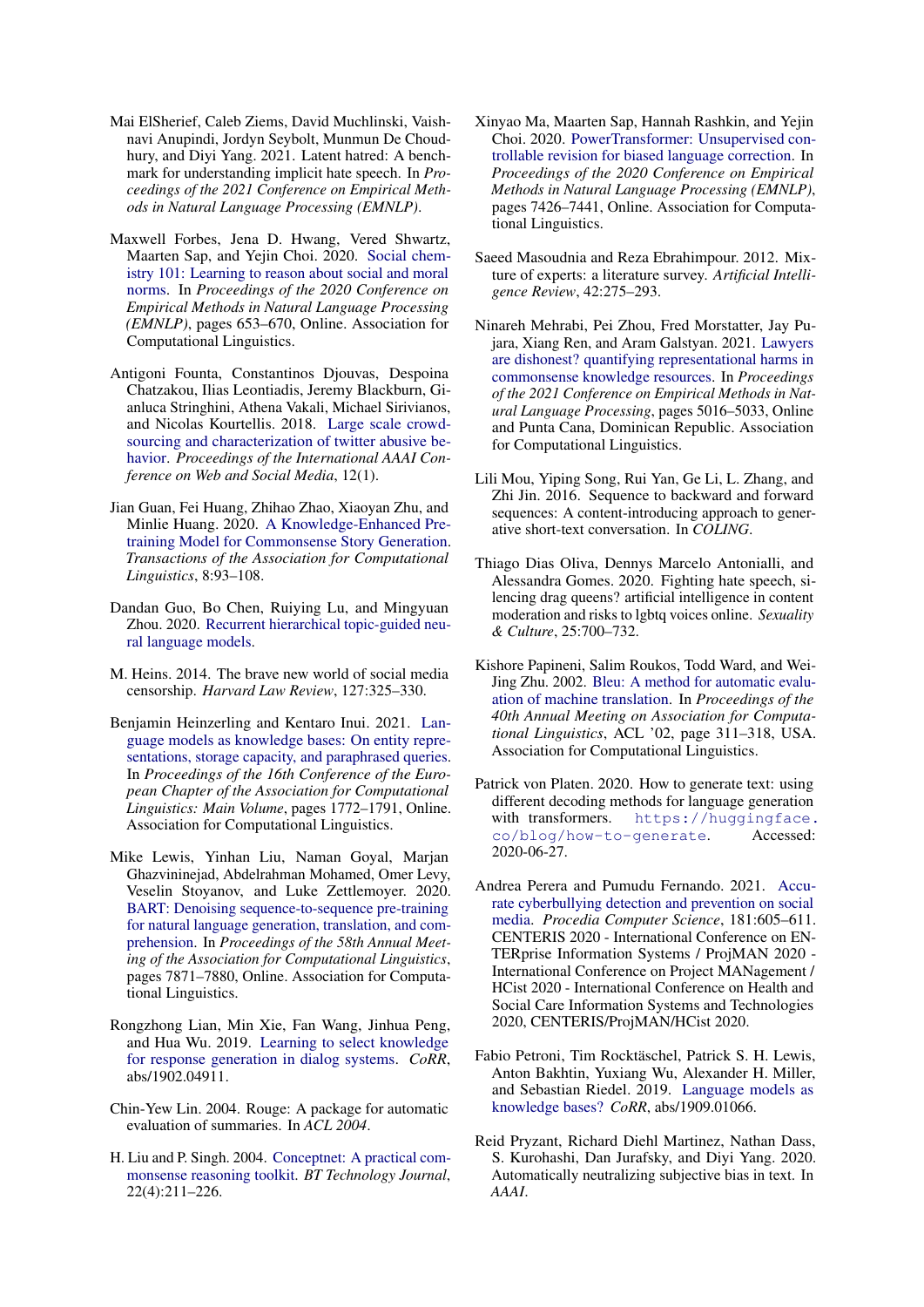- <span id="page-10-5"></span>Simon Razniewski, Andrew Yates, Nora Kassner, and Gerhard Weikum. 2021. [Language models as or for](http://arxiv.org/abs/2110.04888) [knowledge bases.](http://arxiv.org/abs/2110.04888)
- <span id="page-10-2"></span>Marco Tulio Ribeiro, Sameer Singh, and Carlos Guestrin. 2016. ["why should i trust you?": Explain](https://doi.org/10.1145/2939672.2939778)[ing the predictions of any classifier.](https://doi.org/10.1145/2939672.2939778) In *Proceedings of the 22nd ACM SIGKDD International Conference on Knowledge Discovery and Data Mining*, KDD '16, page 1135–1144, New York, NY, USA. Association for Computing Machinery.
- <span id="page-10-21"></span>Robyn Speer. 2019. Relations in conceptnet5. [https://github.com/commonsense/](https://github.com/commonsense/conceptnet5/wiki/Relations) [conceptnet5/wiki/Relations](https://github.com/commonsense/conceptnet5/wiki/Relations). Accessed: 2020-06-20.
- <span id="page-10-0"></span>A. Rosenfeld and A. Richardson. 2019. Explainability in human–agent systems. *Autonomous Agents and Multi-Agent Systems*, pages 1–33.
- <span id="page-10-3"></span>Maarten Sap, Saadia Gabriel, Lianhui Qin, Dan Jurafsky, Noah A. Smith, and Yejin Choi. 2020. [Social](https://doi.org/10.18653/v1/2020.acl-main.486) [bias frames: Reasoning about social and power im](https://doi.org/10.18653/v1/2020.acl-main.486)[plications of language.](https://doi.org/10.18653/v1/2020.acl-main.486) In *Proceedings of the 58th Annual Meeting of the Association for Computational Linguistics*, pages 5477–5490, Online. Association for Computational Linguistics.
- <span id="page-10-9"></span>Anna Schmidt and Michael Wiegand. 2017. [A survey](https://doi.org/10.18653/v1/W17-1101) [on hate speech detection using natural language pro](https://doi.org/10.18653/v1/W17-1101)[cessing.](https://doi.org/10.18653/v1/W17-1101) In *Proceedings of the Fifth International Workshop on Natural Language Processing for Social Media*, pages 1–10, Valencia, Spain. Association for Computational Linguistics.
- <span id="page-10-16"></span>Emily Sheng, Kai-Wei Chang, Premkumar Natarajan, and Nanyun Peng. 2019. The woman worked as a babysitter: On biases in language generation. In *EMNLP (short)*.
- <span id="page-10-7"></span>Zhenqiao Song, Xiaoqing Zheng, Lu Liu, Mu Xu, and Xuanjing Huang. 2019. Generating responses with a specific emotion in dialog. In *ACL*.
- <span id="page-10-10"></span>Sara Owsley Sood, Judd Antin, and Elizabeth F. Churchill. 2012. Using crowdsourcing to improve profanity detection. In *AAAI Spring Symposium: Wisdom of the Crowd*.
- <span id="page-10-15"></span>Robyn Speer, Joshua Chin, and Catherine Havasi. 2017. Conceptnet 5.5: An open multilingual graph of general knowledge. In *Proceedings of the Thirty-First AAAI Conference on Artificial Intelligence*, AAAI'17, page 4444–4451. AAAI Press.
- <span id="page-10-14"></span>Denny Vrandečić and Markus Krötzsch. 2014. [Wiki](https://doi.org/10.1145/2629489)[data: A free collaborative knowledgebase.](https://doi.org/10.1145/2629489) *Commun. ACM*, 57(10):78–85.
- <span id="page-10-1"></span>Zeerak Waseem and Dirk Hovy. 2016. Hateful symbols or hateful people? predictive features for hate speech detection on twitter. In *NAACL*.
- <span id="page-10-20"></span>Maximilian Wich, Jan Bauer, and Georg Groh. 2020. [Impact of politically biased data on hate speech clas](https://doi.org/10.18653/v1/2020.alw-1.7)[sification.](https://doi.org/10.18653/v1/2020.alw-1.7) In *Proceedings of the Fourth Workshop on Online Abuse and Harms*, pages 54–64, Online. Association for Computational Linguistics.
- <span id="page-10-18"></span>Frank Wilcoxon. 1992. *[Individual Comparisons by](https://doi.org/10.1007/978-1-4612-4380-9_16) [Ranking Methods](https://doi.org/10.1007/978-1-4612-4380-9_16)*, pages 196–202. Springer New York, New York, NY.
- <span id="page-10-19"></span>Mengzhou Xia, Anjalie Field, and Yulia Tsvetkov. 2020. [Demoting racial bias in hate speech detection.](https://doi.org/10.18653/v1/2020.socialnlp-1.2) In *Proceedings of the Eighth International Workshop on Natural Language Processing for Social Media*, pages 7–14, Online. Association for Computational Linguistics.
- <span id="page-10-11"></span>Guang Xiang, Bin Fan, Ling Wang, Jason Hong, and Carolyn Rose. 2012. [Detecting offensive tweets via](https://doi.org/10.1145/2396761.2398556) [topical feature discovery over a large scale twitter cor](https://doi.org/10.1145/2396761.2398556)[pus.](https://doi.org/10.1145/2396761.2398556) In *Proceedings of the 21st ACM International Conference on Information and Knowledge Management*, CIKM '12, page 1980–1984, New York, NY, USA. Association for Computing Machinery.
- <span id="page-10-6"></span>W. Yu, Wenhao Yu, Chenguang Zhu, Zaitang Li, Zhiting Hu, Qingyun Wang, Heng Ji, and Meng Jiang. 2020. A survey of knowledge-enhanced text generation. *ArXiv*, abs/2010.04389.
- <span id="page-10-4"></span>Wenhao Yu, Chenguang Zhu, Zaitang Li, Zhiting Hu, Qingyun Wang, Heng Ji, and Meng Jiang. 2022. [A](https://doi.org/10.1145/3512467) [survey of knowledge-enhanced text generation.](https://doi.org/10.1145/3512467) *ACM Comput. Surv.* Just Accepted.
- <span id="page-10-8"></span>Houyu Zhang, Zhenghao Liu, Chenyan Xiong, and Zhiyuan Liu. 2019. [Conversation generation with](http://arxiv.org/abs/1911.02707) [concept flow.](http://arxiv.org/abs/1911.02707) *CoRR*, abs/1911.02707.
- <span id="page-10-17"></span>Tianyi Zhang\*, Varsha Kishore\*, Felix Wu\*, Kilian Q. Weinberger, and Yoav Artzi. 2020. [Bertscore: Eval](https://openreview.net/forum?id=SkeHuCVFDr)[uating text generation with bert.](https://openreview.net/forum?id=SkeHuCVFDr) In *International Conference on Learning Representations*.
- <span id="page-10-12"></span>Haoti Zhong, Hao Li, Anna Squicciarini, Sarah Rajtmajer, Christopher Griffin, David Miller, and Cornelia Caragea. 2016. Content-driven detection of cyberbullying on the instagram social network. In *Proceedings of the Twenty-Fifth International Joint Conference on Artificial Intelligence*, IJCAI'16, page 3952–3958. AAAI Press.

# A Formal Details for Knowledge Incorporation

### <span id="page-10-13"></span>A.1 Expert Knowledge

### A.1.1 Incorporating Expert Knowledge using the Join Embedding Technique

Given the BERT classifier with  $m$  attention heads, an input with length  $n$ , and a BART model with hidden dimension  $d$ , we pass the input to the BERT classifier to retrieve the attention head outputs of the last layer, namely  $a_1, \ldots, a_m$ , each in  $\mathbb{R}^n$ . We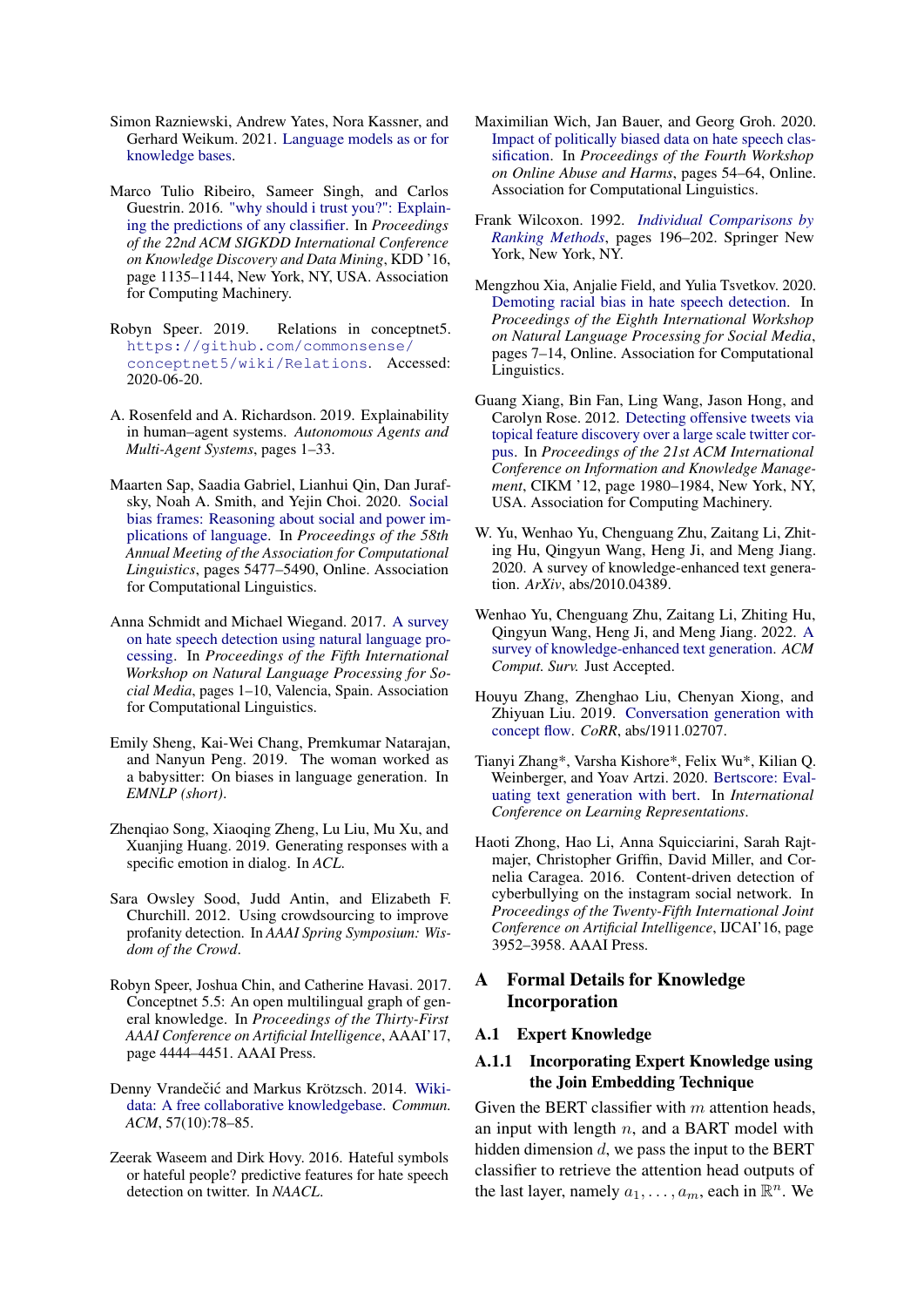also pass the input to the BART model and retrieve the BART encoded input, namely  $H \in \mathbb{R}^{n \times d}$ . Let  $v_1, \ldots, v_m$  in  $\mathbb{R}^d$  be trainable weight vectors. For the j-th row vector,  $h_i$  of H, we compute an enriched hidden state  $h'_j$  as follows:

<span id="page-11-1"></span>
$$
(h'_{j})^{T} = h_{j}^{T} + \sum_{i=1}^{m} a_{ij} v_{i}
$$
 (2)

We then pass the enriched hidden state through the BART decoder to generate the output stereotype. To combine knowledge from multiple variables, we sum the enriched hidden state in Equation [\(2\)](#page-11-1) over each variable.

#### A.2 Explicit Knowledge

# <span id="page-11-2"></span>A.2.1 Incorporating Explicit Knowledge using Concatenation

In this section, we provide formal details on how we incorporate explicit knowledge from Concept-NET using concatenation. In order to retrieve the top k triples (varying  $k \in \{3, 5, 10, 15, 20, 25\}$ ), we first extract nouns, verbs, and adjectives from the input as our query tokens. We then query ConceptNet for triples associated with the query tokens and sort the triples by the product of the query's IDF weight and the triple's edge weight.

We then translate the triples into English [\(Robyn](#page-10-21) [Speer,](#page-10-21) [2019\)](#page-10-21). For example, if the entities "car" and "vehicle" are connected by the edge relation "IsA", the translation would be "Car is a vehicle". We concatenate the translations to the input post to form a new input. Formally, let the input be " $s_{\text{post}}$ " and " $s_{\text{[trp\_i]}}$ " be the sentence derived from the  $i$ -th triple. The modified input is then " $s_{\text{post}}$ [SEP] $s_{\text{[trp\_1]}}$ [SEP] $\cdots$  [SEP] $s_{\text{[trp\_k]}}$ ". We then pass the modified to the BART model which generates the implied stereotype.

The concatenation based approach allows the model to encode the external knowledge into its own embedding space.

# <span id="page-11-3"></span>A.2.2 Incorporating Explicit Knowledge using Attention

In this section, we provide formal details on how we incorporate explicit knowledge from Concept-NET using attention and the fusion layer described in [Chang et al.](#page-8-8) [\(2020\)](#page-8-8). This is an alternative method we tried in addition to the method described in Section [A.2.1.](#page-11-2)

We first accumulate the top  $k$  triples (varying  $k \in \{5, 10, 20\}$  associated with a post, using the method described in Appendix [A.2.1.](#page-11-2) We then concatenate the numberbatch embeddings (each of dimension  $p$ ) of the two entities in each of the  $k$ triples vertically to produce a vector in  $\mathbb{R}^{2p}$ . We then horizontally stack the concatenations to produce a matrix,  $H_{KG} \in \mathbb{R}^{k \times 2p}$ . The encoded input generated by the BART model can be represented by the matrix  $H_B \in \mathbb{R}^{n \times d}$ , where *n* is the input length and d is the hidden size of the BART model. We compute knowledge aware attention over the input as follows:

$$
Q = H_B * W_1 + b_1^T \tag{3}
$$

$$
K = H_{KG} * W_2 + b_2^T
$$
 (4)

$$
V = H_{KG} * W_3 + b_3^T \tag{5}
$$

$$
H_{KG}^{B} = \text{softmax}\left(\frac{QK^{T}}{\sqrt{d}}V\right) \tag{6}
$$

where  $W_1 \in \mathbb{R}^{d \times d}$ ,  $W_2, W_3 \in \mathbb{R}^{2p \times d}$  and  $b_1, b_2, b_3 \in \mathbb{R}^d$ . The knowledge aware matrix is  $H_{KG}^B \in \mathbb{R}^{n \times d}$ . Finally, we concatenate the original encoded input and the knowledge aware matrix,  $H_{KG}^{B}$  and perform an affine transformation:

$$
H' = (H_B \oplus H_{KG}^B) * W_4 + b_4^T \tag{7}
$$

where ⊕ denotes column-wise concatenation,  $W_4 \in \mathbb{R}^{2d \times d}$  and  $b_4 \in \mathbb{R}^d$ .  $H' \in \mathbb{R}^{n \times d}$  is the new hidden state, which fuses the old hidden state and the new knowledge aware hidden state.  $H'$  is passed into the BART decoder.

#### <span id="page-11-0"></span>A.3 Implicit Knowledge

### A.3.1 Incorporating Implicit Knowledge using GPT

In this section, we provide formal details on incorporating implicit knowledge using a pretrained GPT models.

Let  $M_{\text{tm}}$  be a BART model trained to predict the target minority of a given input post. Let the target minority string predicted by  $M_{\text{ftml}}$  be " $s_{\text{ftml}}$ " and let " $s_{\text{[pr]}}$ " be a prompt. We provide a list of prompts in Table [8](#page-12-0) We then prompt the GPT models with the following string "The  $s_{\text{[tm]}} s_{\text{[pr]}}$ ". The GPT models complete the prompt with a generated string, " $s_{\text{[gpt]}}$ ", so that the final string is "The  $s_{\text{[tm]}} s_{\text{[pr]}} s_{\text{[gpt]}}$ ". For GPT generations, we choose hyper-parameters based on methods in [Patrick von Platen](#page-9-20) [\(2020\)](#page-9-20). For each input, we randomly select various prompts to generate  $k$  sentences of the form "The  $s_{[tm]} s_{[pr]} s_{[gpt]}$ ", varying  $k \in \{3, 15\}$ . Note that if there is no predicted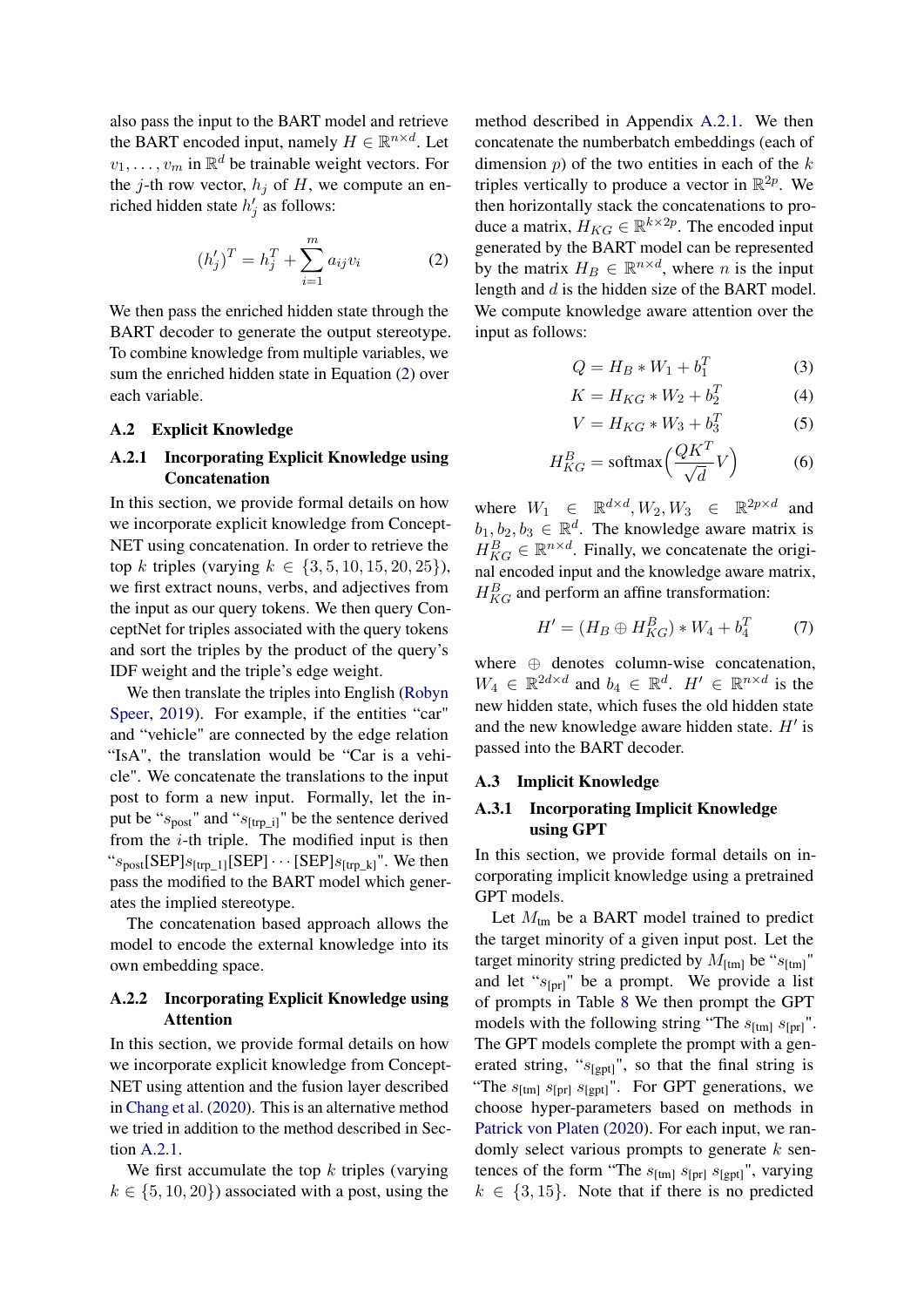### <span id="page-12-0"></span>Prompt

were known for were described as were regarded as were thought of as were well-known for were seen as a have a reputation for would frequently worked as have a job as have a part-time job as earned money by started working as have various hobbies such as would regularly engage in frequently talked about behaved as though liked to

Table 8: Prompts for the GPT/GPT-2 biased sentence generators. The biased sentences are used to train the BART model, which is then retrained to produce the output stereotype. The predicted target minority of the input post is prepended to some of the prompts above, chosen at random. The GPT models then complete the prompt.

target minority,  $s_{\text{[tm]}}$  is the empty string and no sentence is generated using GPT. In this case, the input is paired with just the empty string.

We then pair the input with each of the  $k$  generated sentences (or the empty string if there is no predicted target minority) and train a BART model M to predict the generated sentences. Model M is then used as a pretrained model and is retrained to predict the implied stereotype given the same input. The retrained BART model is our final implied stereotype generator.

### <span id="page-12-1"></span>B Implementation Details

# B.1 Implementation Details for BART Encoder Decoder Models

We train our BART models using a learning rate of 5e − 6 for 3 epochs with a batch size of 2 or 4, depending on the size of the input. This excludes the BERT classifier models, whose settings are given in Appendix [B.](#page-12-1) The BART models have 406M parameters and all training is done on an Nvidia TITAN V GPU, with 12 GB memory, a boost clock speed of 1455 MHz, 640 Tensor cores

and 5120 CUDA cores. Training under this regime takes approximately 90 - 120 minutes. We remove all URLs, "RT" strings, and "@" mentions from the input post. We train these models on just a single seed and results are reported on just that seed, as we had limited time to train and test our models. The baseline GPT-2 and GPT models are trained for 5 epochs, as in the original paper by [Sap et al.](#page-10-3) [\(2020\)](#page-10-3). Following the paper, we perform minimal preprocessing to the input text before training and testing and only remove all URLs. During inference, we pass batches of input from the dev and test sets to the generate method of the huggingface BART model class. We use beam search for generation, with a beam width of 10 and a length penalty of 5.0.

### B.2 Implementation Details for BERT Classifier Models

We train base BERT models, which have 110M parameters. Training takes approximately 30 - 40 minutes on the GPUs described in [B.](#page-12-1) We train these models on just a single seed, as results did not vary much as the seed varied and we had limited time to train and test our models.

<span id="page-12-2"></span>

| Model            | LR.    | Batch Size Epochs |  |
|------------------|--------|-------------------|--|
| Offensiveness    | $5e-6$ | 32                |  |
| Intent to Offend | $5e-7$ | 32                |  |
| Lewdness         | $5e-6$ | 32                |  |
| Group Targeted   | $5e-6$ | 32                |  |

Table 9: Training Settings for BERT Classifier Models. LR stands for Learning Rate.

BERT Classifier Model training settings are given in Table [9](#page-12-2) and Table [10.](#page-13-1)

### C Further Ablation Studies

In this section, we look at ablation studies conducted on the Expert Knowledge models and the Explicit Knowledge models.

### C.1 Expert Knowledge Ablation Study

Recall that we use the last attention layer of a BERT classifier with the join embedding architecture introduced in [Pryzant et al.](#page-9-9) [\(2020\)](#page-9-9) to enhance the hidden states of the BART model performing stereotype generation. We perform ablation studies by replacing the classifier over a few different annotated categories, namely Offensiveness, Intent to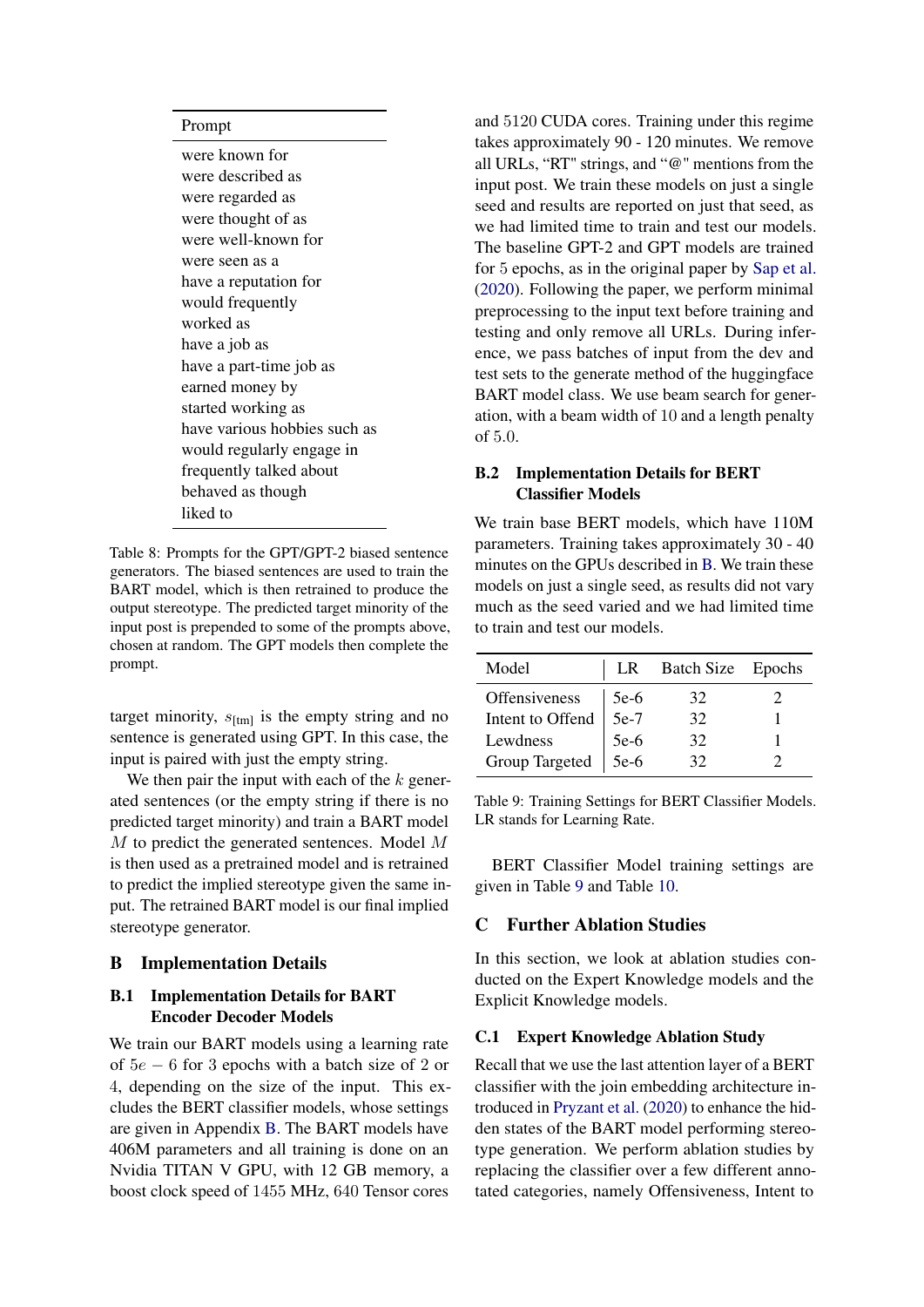<span id="page-13-1"></span>

|                       |                | dev   |                      |                |                                               | test           |                |                |
|-----------------------|----------------|-------|----------------------|----------------|-----------------------------------------------|----------------|----------------|----------------|
| Model                 | Offensive      |       |                      |                | Intent Lewd Group Offensive Intent Lewd Group |                |                |                |
| <b>GPT</b><br>$GPT-2$ | 0.834<br>0.832 | 0.818 | 0.608<br>0.812 0.654 | 0.740<br>0.754 | 0.835<br>0.847                                | 0.818<br>0.824 | 0.577<br>0.670 | 0.754<br>0.774 |
| <b>BERT</b>           | 0.863          |       | $0.832 \quad 0.726$  | 0.810          | 0.867                                         | 0.828          | 0.708          | 0.826          |

Table 10: GPT/GPT-2/BERT Classifier Performance on Dev and Test sets.

<span id="page-13-2"></span>

| Models             | dev<br><b>BERTScore</b> | test<br><b>BERTScore</b> |
|--------------------|-------------------------|--------------------------|
| <b>GPT</b>         | 0.712                   | 0.713                    |
| $GPT-2$            | 0.733                   | 0.741                    |
| <b>BART</b> Base   | 0.624                   | 0.638                    |
| EXPERT (OFFENSIVE) | 0.759                   | 0.767                    |
| EXPERT (INTENT)    | 0.761                   | 0.764                    |
| EXPERT (LEWD)      | 0.757                   | 0.764                    |
| EXPERT (GROUP)     | 0.765                   | 0.776                    |
| EXPERT (ALL)       | 0.765                   | 0.770                    |

Table 11: We report BERTScores of baseline models (first three rows) and the expert knowledge models. The Expert Knowledge Models leverage annotations of categorical variables on the input to enhance stereotype generation. The All variant leverages all of the categorical variables.

<span id="page-13-0"></span>

| Model                 | dev   | test  |
|-----------------------|-------|-------|
| <b>GPT</b>            | 0.712 | 0.713 |
| $GPT-2$               | 0.733 | 0.741 |
| <b>BART</b> Base      | 0.624 | 0.638 |
| EXPLICIT (INPUT) (3)  | 0.761 | 0.768 |
| EXPLICIT (INPUT) (5)  | 0.748 | 0.757 |
| EXPLICIT (INPUT) (10) | 0.764 | 0.770 |
| EXPLICIT (INPUT) (15) | 0.769 | 0.772 |
| EXPLICIT (INPUT) (20) | 0.770 | 0.773 |
| EXPLICIT (INPUT) (25) | 0.752 | 0.763 |
| EXPLICIT (ATTN) (5)   | 0.761 | 0.768 |
| EXPLICIT (ATTN) (10)  | 0.759 | 0.765 |
| EXPLICIT (ATTN) (20)  | 0.768 | 0.769 |

Table 12: We report BERTScores of baseline models (first three rows) and the explicit knowledge models.

Offend, Lewdness, and Group Targeted. We also train a model that uses all of the classifiers. The results for the ablations are in Table [11.](#page-13-2)

It is important to note the relative performance of the models. The Expert Knowledge model using the Group Targeted BERT classifiers performs better than the other single classifier models, and performs on par with the Expert Knowledge model leveraging all of the classifiers. It's likely that the tokens used by the BERT model to identify whether a minority group is targeted aligns closely with the portions of the encoded input used to generate the stereotypes. This makes intuitive sense, since the set of posts targeting some minority group likely has some stereotype mentioned in the post and vice versa. The same cannot be said for the other categories. This intuition is further strengthened by the fact that the Expert Knowledge model using all the classifiers does not perform much better than the Expert Knowledge model using just the Group Targeted classifier. Thus the other classifiers may be contributing little additional knowledge to the stereotype generation task.

#### C.2 Explicit Knowledge Ablation Study

In this section, we specifically discuss the number of knowledge triples we use when training explicit knowledge models and note trends in the BERTScore as  $k$  varies. The results are in Table [12.](#page-13-0) We discuss an additional attention based model not mentioned in the main paper. The detailed methodology for this model is given in Appendix [A.2.2.](#page-11-3)

We note that when concatenated directly to the input, performance increases as  $k$  increases up to a point and then starts to decrease. We believe that this occurs because the usefulness of knowledge initially increases then decreases as k increases. In particular, as  $k$  increases, many of the latter triples tend to be synonymous with earlier triples or unrelated to the original input. We also note that incorporating knowledge as attention tends to produce a better BERTScore, while not performing as well on other metrics. We suspect that this is due to the numerbatch embeddings capturing more semantic meaning than the BART embeddings. The numberbatch embeddings draw from a variety of sources, in addition to the graph structure itself and they perform well on benchmarks measuring word similarity.

#### D Analysis

We provide a few examples of stereotype generation, comparing and contrasting the different model types in Table [13.](#page-14-0)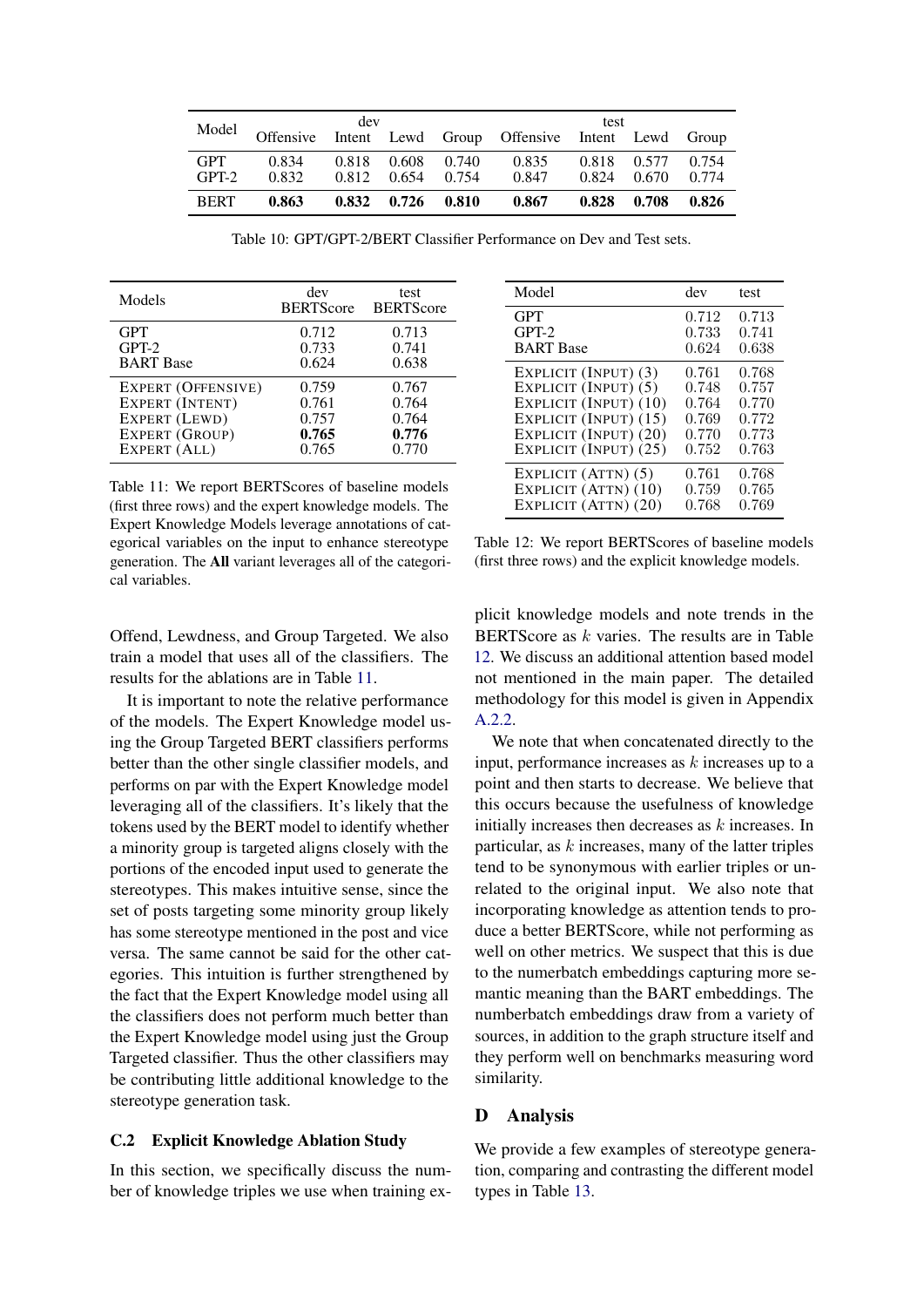<span id="page-14-0"></span>

| Error/Challenge Type                                 | <b>Input Post</b>                                                                                                                                                          | Generated Stereotype                 | Explanation                                                                                                                                                                                              |
|------------------------------------------------------|----------------------------------------------------------------------------------------------------------------------------------------------------------------------------|--------------------------------------|----------------------------------------------------------------------------------------------------------------------------------------------------------------------------------------------------------|
| Error Type 1 (Non-Existent Stereotype)               | what do you call it when<br>you fuck an apple? an<br>inside job                                                                                                            | makes light of child<br>abuse        | The post does not refer<br>or imply anything about<br>children in any way.                                                                                                                               |
| Error Type 2 (Ignores Stereotype)                    | why do bitches hate<br>so much tho? what's<br>wrong with congratulat-<br>ing and giving people<br>props sometimes?                                                         | 6611                                 | The post clearly refers<br>to women in a deroga-<br>tory manner.                                                                                                                                         |
| Error Type 3 (Incorrect Target Minority)             | if harvey and irma are<br>god's fidget spinners,<br>wouldn't god be autis-<br>tic?                                                                                         | trivializes harm to vic-<br>tims     | The post refers to autis-<br>tic folks, but the gen-<br>erate stereotype doesn't<br>capture it.                                                                                                          |
| Error Type 4 (Incorrect Stereotype)                  | why don't black people<br>go on cruises? because<br>they already fell for that<br>shit once.                                                                               | black people deserve to<br>die       | The post refers to<br>African<br>American<br>history (those arriving<br>on slave ships), yet the<br>generated stereotype<br>does not mention this.                                                       |
| Challenge Type 1 (Misunderstands Post)               | if the operation to re-<br>move your tonsils is<br>called a tonsillectomy,<br>then what is the name<br>of the operation for<br>a female do male sex<br>change? addadictomy | women are only good<br>for sex       | The generate stereotype<br>has nothing to do with<br>the original post.                                                                                                                                  |
| Challenge Type 2 (High Sensitivity)                  | why do jews have big<br>noses?<br>to smell the<br>money.                                                                                                                   | jews were killed in the<br>holocaust | The token "jew" triggers<br>an irrelevant generation.                                                                                                                                                    |
| Challenge Type 3 (Localized Genera-<br>tion)         | how do you know the<br>asian food is under-<br>cooked? when it starts<br>barking.                                                                                          | asians have no food                  | The post focuses on the<br>first part of the sentence,<br>but ignores the remain-<br>der.                                                                                                                |
| Challenge Type 4 (Does not Draw Con-<br>nections)    | enjoy having multicul-<br>turalism shoved down<br>your throat, fighting for<br>israel and having a black<br>or asian as your new<br>best friend.                           | non-whites are inferior              | The generated stereo-<br>type understands that<br>the stereotype is about<br>non-whites, but does not<br>connect it to the broader<br>stereotype of non-white<br>cultures having a nega-<br>tive impact. |
| Challenge Type 5 (Misunderstands Sar-<br>casm/Irony) | dating rules for women<br>* don't be morbidly<br>$\theta$ obese $*$                                                                                                        | women shouldn't be<br>skinny         | The generated stereo-<br>type inverts the sarcasm<br>of the original post and<br>thus fails to capture the<br>stereotype.                                                                                |
| Challenge Type 6 (Ignores Stereotype)                | fight anyone that tells<br>you there's nothing<br>wrong with being fat.<br>and help your body and<br>bones and lose weight,<br>seriously.                                  | 6611                                 | The input post targets<br>those who are obese, yet<br>the model does not gen-<br>erate a stereotype.                                                                                                     |

Table 13: Examples of generation from each of the error types described in Sections [5.1](#page-5-4) and [5.2](#page-6-1)

# D.1 Error Analysis

Table [14](#page-15-1) provides the counts for the Error Analysis. Clearly, the MIXGEN models minimize the total number of errors made, although MIXGEN may not have the minimal number of errors in each category.

# D.2 Challenges in Stereotype Generation

Table [15](#page-15-0) provides the counts for the Challenges faced by each model. Clearly, the MIXGEN models minimize the total number of challenges face, although MIXGEN may not have faced the minimal number of challenges within each category.